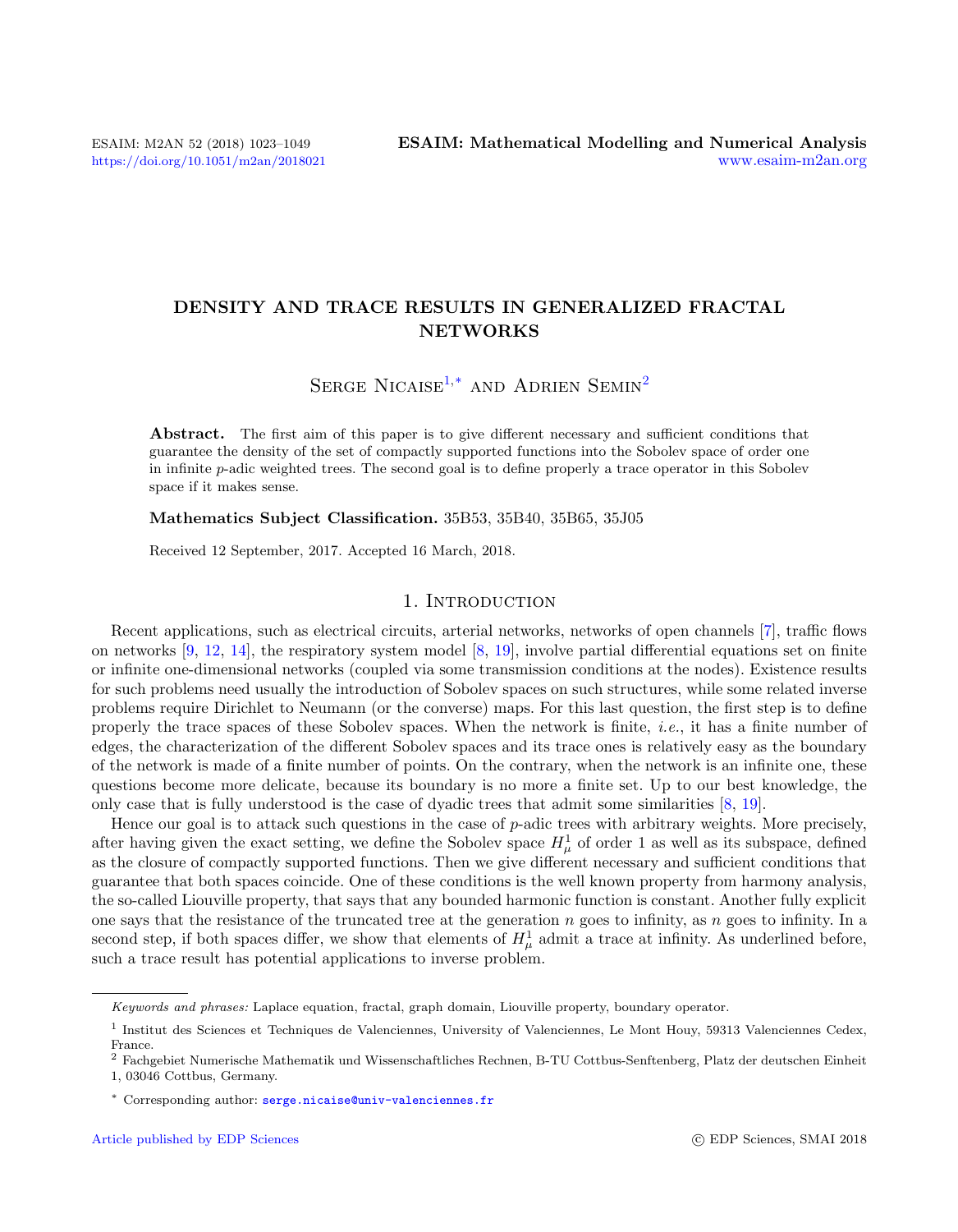1024 S. NICAISE AND A. SEMIN

Similar questions at a discrete level or on higher-dimensional domains are also considered, let us quote discrete laplacian on infinite networks  $[11, 13, 15, 18, 20–23]$  $[11, 13, 15, 18, 20–23]$  $[11, 13, 15, 18, 20–23]$  $[11, 13, 15, 18, 20–23]$  $[11, 13, 15, 18, 20–23]$  $[11, 13, 15, 18, 20–23]$  $[11, 13, 15, 18, 20–23]$  $[11, 13, 15, 18, 20–23]$  $[11, 13, 15, 18, 20–23]$  $[11, 13, 15, 18, 20–23]$ , two-dimensional domains with a fractal boundary  $[1–4]$  $[1–4]$ , pre-fractal domains approximating the Koch snowflake [\[10\]](#page-25-13). Let us finally mention some related problems such as the Hamilton-Jacobi equation [\[5\]](#page-25-14) and the Gauss-Bonnet operator on infinite graphs [\[6\]](#page-25-15).

The paper is organized as follows. In Section [2,](#page-1-0) we give the definition of the Sobolev spaces in an infinite weighted tree. In Section [3,](#page-6-0) we give four necessary and sufficient conditions on the density of compactly supported functions, i.e., functions that do not vanish on a finite number of edges, into the previously defined Sobolev spaces. Finally, in Section [4,](#page-18-0) we build a trace operator at the end of the tree, when it makes sense to define such an operator.

Finally in the whole paper, the notation  $A \leq B$  is used for the estimate  $A \leq C B$ , where C is a generic constant that does not depend on A and B.

## 2. p-adic trees and Sobolev spaces

#### <span id="page-1-0"></span>2.1. General p-adic trees

In this section, we introduce some definitions and notations about general p-adic trees.

<span id="page-1-1"></span>**Definition 2.1.** Given p in  $\mathbb{N}^*$ , we introduce the following set of indexes in  $\mathbb{N}^2$ :

•  $\mathbb{E}_p$  defined as

$$
\mathbb{E}_p = \left\{ (\ell, j) \in \mathbb{N}^2 \text{ such that } 0 \leqslant j \leqslant p^{\ell} - 1 \right\},\
$$

•  $V_p$  defined as

$$
\mathbb{V}_p = (0,0) \cup \left\{ (\ell, j) \in \mathbb{N}^2 \text{ such that } \ell \geqslant 1 \text{ and } 0 \leqslant j \leqslant p^{\ell-1} - 1 \right\}.
$$

<span id="page-1-2"></span>**Definition 2.2** (*p*-adic tree). One says that  $\mathcal{T}$  is a *p*-adic tree of  $\mathbb{R}^d$  if there exists two families  $\mathcal{E} = (e_{\ell,j})_{(\ell,j)\in\mathbb{E}_p}$ and  $\mathcal{V} = (v_{\ell,j})_{(\ell,j)\in V_p}$  such that

- each  $v_{\ell,j}$  is a point of  $\mathbb{R}^d$ ,
- each  $e_{\ell,j}$  is a straight segment in  $\mathbb{R}^d$ , whose extremities are  $v_{\ell,j/p}$  and  $v_{\ell+1,j}$ ,
- for  $((\ell, \tilde{j}), (\ell', j')) \in \mathbb{V}_p^2$ , one has

$$
(\ell, j) \neq (\ell', j') \Rightarrow v_{\ell, j} \neq v_{\ell', j'},
$$

• for  $((\ell, j), (\ell', j')) \in \mathbb{E}_p^2$ , one has

$$
(\ell, j) \neq (\ell', j') \Rightarrow e_{\ell, j} \cap e_{\ell', j'} = \emptyset.
$$

One says that V is the set of nodes of the p-adic tree T and E is the set of edges of T. We shall denote  $\mathcal{T} = (\mathcal{V}, \mathcal{E})$ . An example is given by Figure [1,](#page-2-0) where we can see the utility of notations introduced in Definition [2.1.](#page-1-1)

**Definition 2.3** (Subtree of a p-adic tree). Let  $\mathcal{T} = (\mathcal{V}, \mathcal{E})$  be a p-adic tree and let us fix  $(\ell, j) \in \mathbb{E}_p$ . The subtree  $\mathcal{T}_{e_{\ell,j}}$  of main edge  $e_{\ell,j}$  is the tree  $(\mathcal{V}', \mathcal{E}')$  given by

$$
e'_{m,k} = e_{\ell+m,p^mj+k}, \text{ for } (m,k) \in \mathbb{E}_p,
$$
  

$$
v'_{m,k} = v_{\ell+m,p^{m-1}j+k}, \text{ for } (m,k) \in \mathbb{V}_p.
$$

One example of subtree is illustrated in Figure [2.](#page-2-1)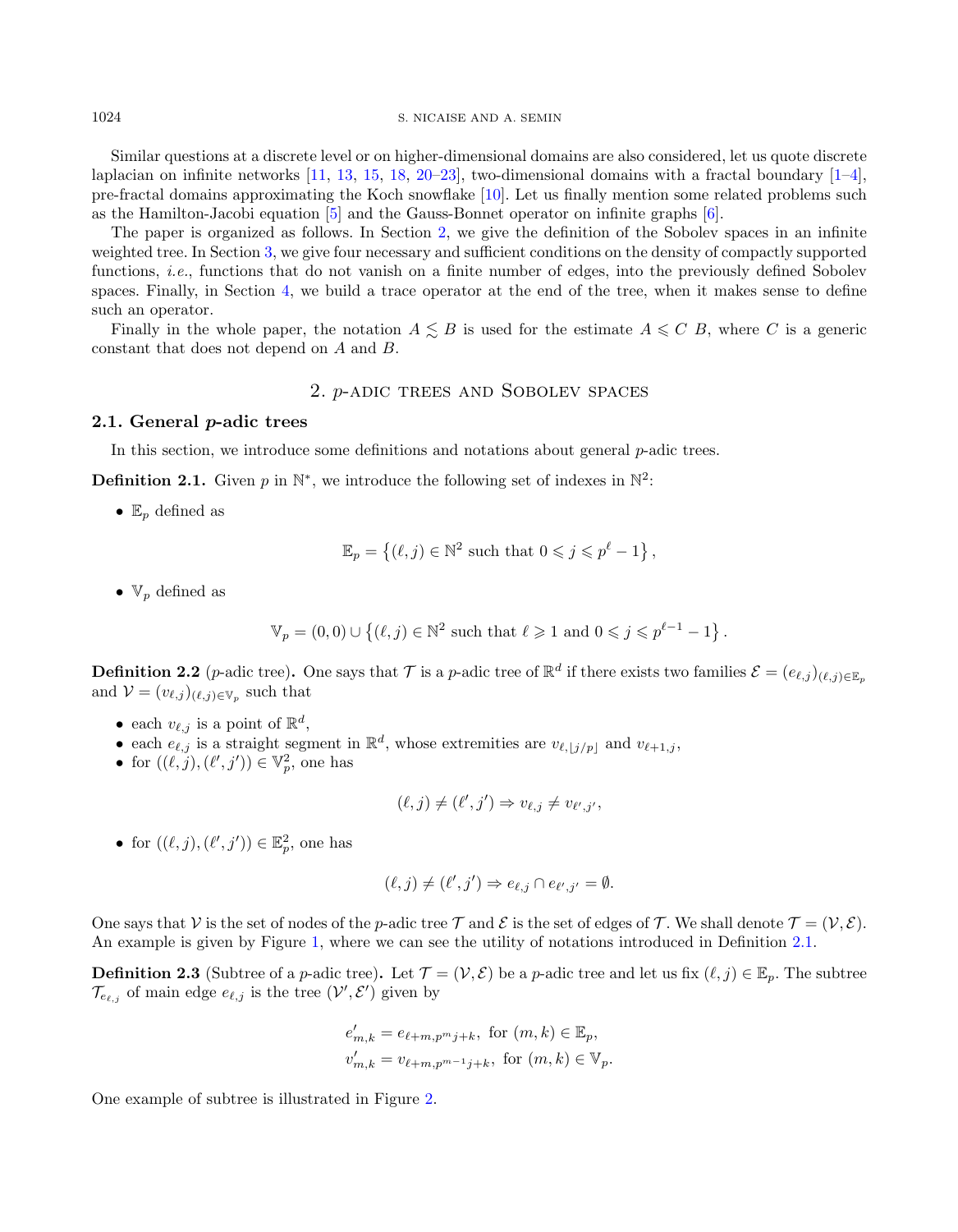

Figure 1. An example of dyadic tree. We circle nodes and we color in blue edges.

<span id="page-2-0"></span>

<span id="page-2-1"></span>FIGURE 2. An example of dyadic tree. We plot in red the subtree  $\mathcal{T}_{e_{2,2}}$ 

**Remark 2.4.** In the relation linking v and v', for  $m = 0$ , we take  $\lfloor j/p \rfloor$  instead of  $j/p$ . Moreover, taking  $n = m - 1$  in this relation ensures that, for  $(m, k) \in \mathbb{V}_p$  with  $m \geq 1$ , one has  $(n, k) \in \mathbb{E}_p$ , and one can see that  $v_{\ell+n+1,p^nj+k}$  is one of the node of the edge  $e_{\ell+n,p^nj+k}$ .

**Definition 2.5** (Generations and partial p-adic tree). Let  $\mathcal{T} = (\mathcal{V}, \mathcal{E})$  be a p-adic tree.

• Given  $\ell \in \mathbb{N}$ , one defines the  $\ell$ th generation  $\mathcal{G}^{\ell}(\mathcal{T})$  as the closure (in  $\mathbb{R}^d$ ) of the set

$$
\bigcup_{j/(\ell,j)\in \mathbb{E}_p} e_{\ell,j}.
$$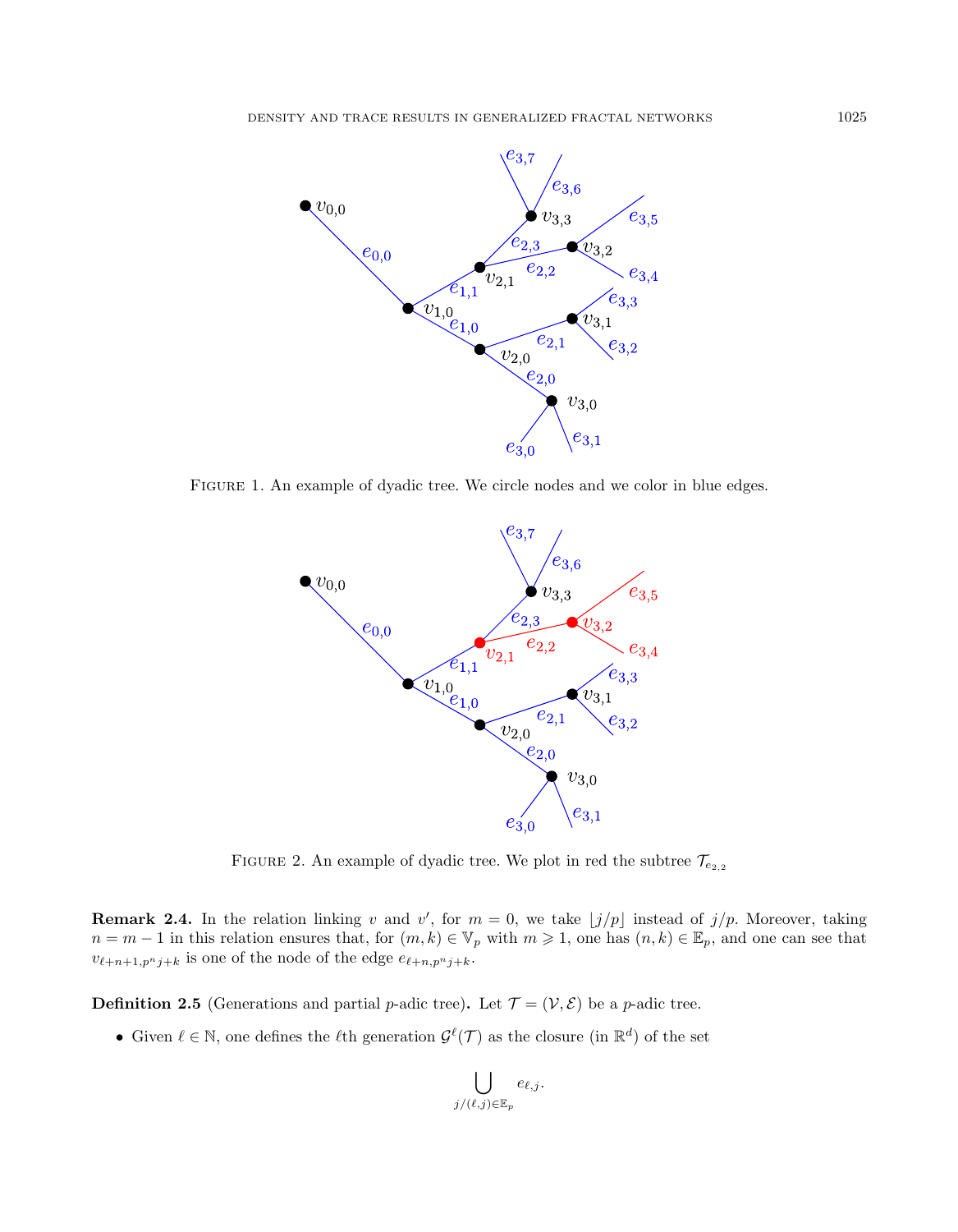

<span id="page-3-0"></span>FIGURE 3. An example of dyadic tree. We plotted in red  $\mathcal{T}^1$ .

• Given  $\ell \in \mathbb{N}$ , one defines the partial *p*-adic tree  $\mathcal{T}^{\ell}$  as

$$
\mathcal{T}^{\ell} = \bigcup_{\ell'=0}^{\ell} \mathcal{G}^{\ell'}(\mathcal{T}) = \bigcup_{\ell'=0}^{\ell} \bigcup_{j/(\ell,j) \in \mathbb{E}_p} e_{\ell',j}.
$$

An example is given by Figure [3.](#page-3-0)

**Definition 2.6** (Projection). Let  $\mathcal{T} = (\mathcal{V}, \mathcal{E})$  be a tree. For any  $(\ell, j) \in \mathbb{E}_p$ , one defines the canonical projection (we omit the indexes associated with  $\mathcal T$  for convenience):

$$
\varphi_{\ell,j} : (0,1) \to e_{\ell,j} : \n x \mapsto \varphi_{\ell,j} = v_{\ell, \lfloor j/p \rfloor} + (v_{\ell+1,j} - v_{\ell, \lfloor j/p \rfloor})x.
$$

## 2.2. Sobolev spaces

**Definition 2.7** (Compact supportness of a function). Let  $\mathcal{T} = (\mathcal{V}, \mathcal{E})$  be a tree and  $u : \mathcal{E} \to \mathbb{C}$  be a function. One says that u is compactly supported if and only if there exists  $\ell \in \mathbb{N}$  such that, for any  $(m, j) \in \mathbb{E}_p$  with  $m > \ell$ , the restriction of u on  $e_{m,j}$  is identically equal to 0. In this case, one says that the support of u is included in  $\mathcal{T}^l$ .

<span id="page-3-1"></span>**Definition 2.8** (Weight on a *p*-adic tree). Let us consider a *p*-adic tree  $\mathcal{T} = (\mathcal{V}, \mathcal{E})$  and a function  $\mu : \mathbb{E}_p \to \mathbb{R}$ . One says that  $\mu$  is a weight on  $\mathcal T$  if and only if

$$
0 < \mu_{\ell,j} := \mu(\ell,j) < \infty, \quad \forall (\ell,j) \in \mathbb{E}_p.
$$

In this case, we denote the weighted p-adic tree  $\mathcal{T} = (\mathcal{V}, \mathcal{E}, \mu)$ . By abuse of notation, we also denote by  $\mu$  the function from  $\mathcal E$  to  $\mathbb R$  defined by

$$
\mu(\mathbf{x}) = \mu_{\ell,j}, \quad \forall \mathbf{x} \in e_{\ell,j}.
$$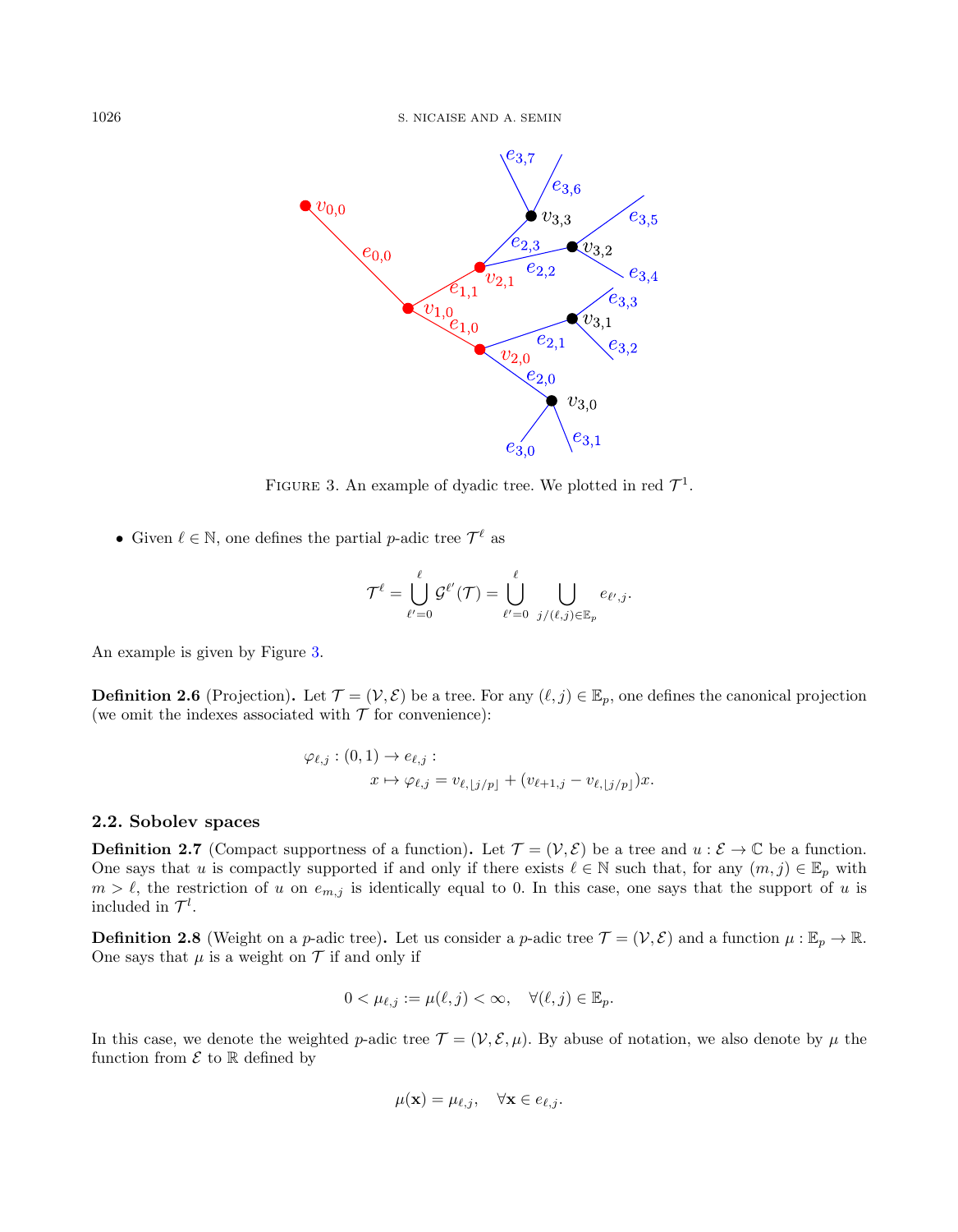**Definition 2.9** ( $L^q_\mu$ -norm). Let  $\mathcal{T} = (\mathcal{V}, \mathcal{E}, \mu)$  be a weighted tree and  $q \in [1, \infty)$ .

1. Given  $(\ell, j) \in \mathbb{E}_p$ , a function  $u : e_{\ell,j} \to \mathbb{C}$  will be in the set  $L^q_\mu(e_{\ell,j})$  if and only if the function

$$
\widehat{u}=u\circ\varphi_{\ell,j}
$$

is in  $L^q_\mu(0,1) := L^q(0,1)$ , thanks to the following change of variable  $\mathbf{x} = \varphi_{\ell,j}(x)$  (one denotes  $L_{\ell,j}$  the length of  $e_{\ell,j}$ :

$$
\int_{e_{\ell,j}} \mu(\mathbf{x}) |u(\mathbf{x})|^q \mathrm{d}\mathbf{x} = L_{\ell,j} \int_0^1 (\mu \circ \varphi_{\ell,j}) (x) |\widehat{u}(x)|^q \mathrm{d}x < +\infty.
$$

In this case, one shall denote

$$
||u||_{\mathrm{L}^q_\mu(e_{\ell,j})}^q = \int_{e_{\ell,j}} \mu(\mathbf{x}) |u(\mathbf{x})|^q \mathrm{d}\mathbf{x} = L_{\ell,j} \int_0^1 (\mu \circ \varphi_{\ell,j}) (x) |\widehat{u}(x)|^q \mathrm{d}x.
$$

2. A function  $u : \mathcal{E} \to \mathbb{R}$  will be in the set  $L^q_\mu(\mathcal{T})$  if and only if:

(a) the restriction of u to each element  $e \in \mathcal{E}$  belongs to  $L^q_\mu(e)$ ,

(b) the following quantity

$$
\sum_{(\ell,j)\in\mathbb{E}_p} \|u\|_{\mathrm{L}_\mu^q(e_{\ell,j})}^q
$$

is finite. By convention, one shall write

<span id="page-4-0"></span>
$$
||u||_{\mathcal{L}^q_{\mu}(\mathcal{T})}^q := \int_{\mathcal{T}} \mu(\mathbf{x}) |u(\mathbf{x})|^q \, d\mathbf{x} = \sum_{(\ell,j) \in \mathbb{E}_p} ||u||_{\mathcal{L}^q_{\mu}(e_{\ell,j})}^q.
$$
 (2.1)

3. We shall denote by  $L^2_{\mu,\text{loc}}(\mathcal{T})$  the set of functions u defined on the weighted tree  $\mathcal{T}$  such that  $u\Phi \in L^2_{\mu}(\mathcal{T})$ for any bounded function  $\Phi$  with compact support.

In accordance with [\(2.1\)](#page-4-0), for all  $n$  and  $u \in L^1(\mathcal{T}) = L^1_1(\mathcal{T})$ , we often write

$$
\int_{\mathcal{T}^n} u(\mathbf{x}) \mathrm{d}\mathbf{x} = \sum_{\ell \leq n} \sum_{j=0}^{p^{\ell}-1} \int_{e_{\ell,j}} u(\mathbf{x}) \mathrm{d}\mathbf{x}.
$$

**Remark 2.10.** Taking notations of Definition [2.8,](#page-3-1) if there exist  $(\ell, j)$  in  $\mathbb{E}_p$  and  $n \in \mathbb{N}$  such that  $u \in H_\mu^n(e_{\ell,j})$  :=  $H^n(e_{\ell,j})$ , then  $\hat{u} \in H^n_\mu(0,1) = H^n(0,1)$ , and we have the following relation, for any  $m \leq n$ :

$$
|u|_{\mathcal{H}_{\mu}^{m}(e_{\ell,j})}^{2} := \int_{e_{\ell,j}} \mu(\mathbf{x}) |u^{(m)}(\mathbf{x})|^{2} d\mathbf{x} = L_{\ell,j}^{1-2m} \int_{0}^{1} (\mu \circ \varphi_{\ell,j}) (x) |\widehat{u}^{(m)}(x)|^{2} dx.
$$
 (2.2)

**Definition 2.11** ( $\mathcal{H}^1_\mu$  space and  $\mathcal{H}^1_\mu$ -norm). Let  $\mathcal{T} = (\mathcal{V}, \mathcal{E}, \mu)$  be a weighted tree. We shall denote by  $\mathcal{H}^1_\mu(\mathcal{T})$ the following set

$$
\mathcal{H}^1_{\mu}(\mathcal{T}) = \left\{ u \in \mathcal{L}^2_{\mu,\text{loc}}(\mathcal{T}) \ / \ u' \in \mathcal{L}^2_{\mu}(\mathcal{T}) \right\},\tag{2.3}
$$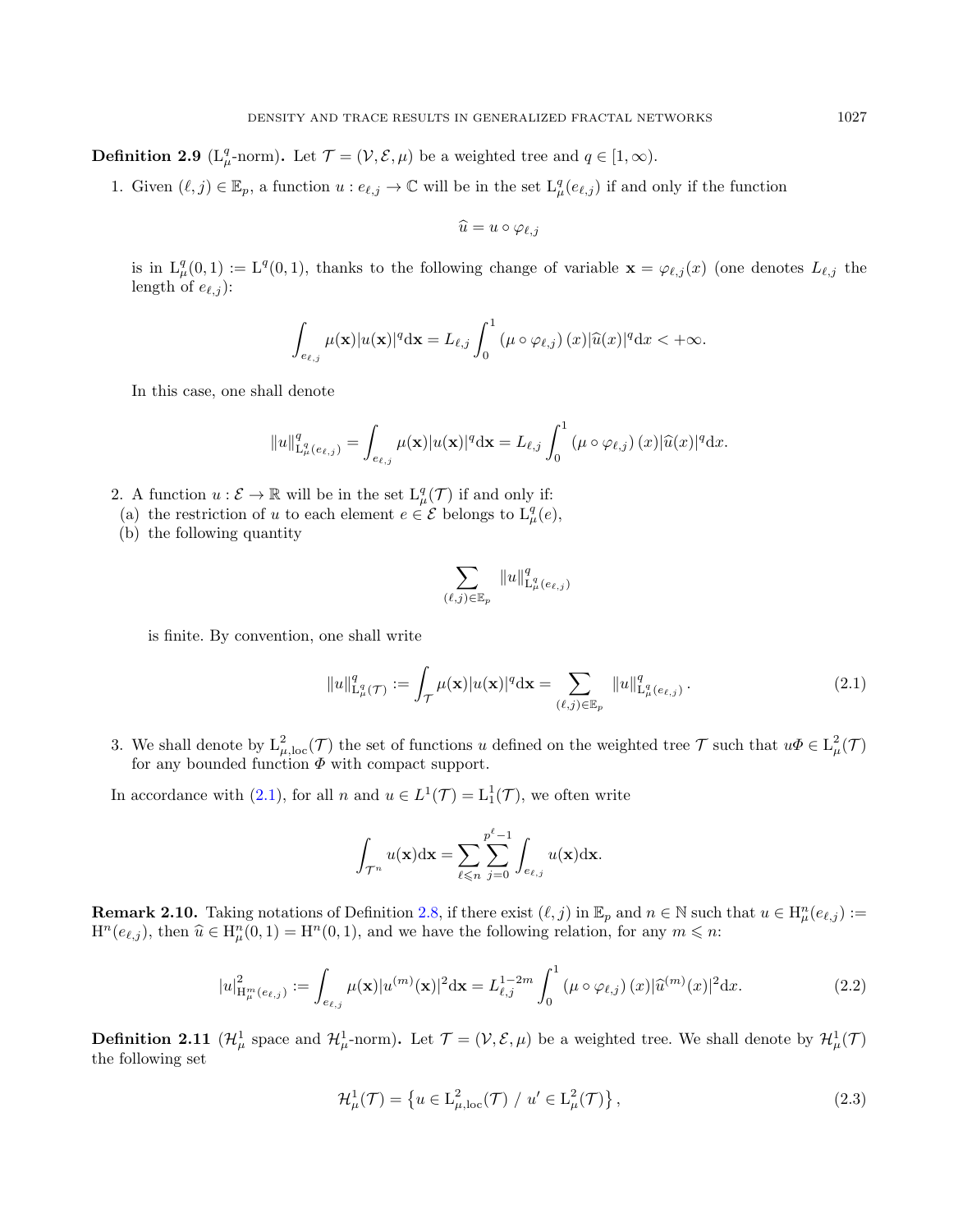where  $u'$  is the derivative of u (in a weak sense, this implies that function u is continuous on the whole graph, even on each point  $v \in V$ ). This space is a Hilbert space with associated norm

<span id="page-5-0"></span>
$$
||u||_{\mathcal{H}^{1}_{\mu}(\mathcal{T})}^{2} = |u(v_{0,0})|^{2} + ||u'||_{\mathcal{L}^{2}_{\mu}(\mathcal{T})}^{2}
$$
\n(2.4)

and associated semi-norm

$$
|u|_{\mathcal{H}^1_{\mu}(\mathcal{T})} = ||u'||_{\mathcal{L}^2_{\mu}(\mathcal{T})}.
$$
\n(2.5)

**Remark 2.12.** One particular function in any  $\mathcal{H}^1_\mu(\mathcal{T})$  is the function 1 defined by  $\mathbb{1}(\mathbf{x}) = 1$ , for any  $e \in \mathcal{E}$  and for any  $x \in e$ . This function will play a particular role in Section [3.](#page-6-0)

<span id="page-5-1"></span>**Definition 2.13** ( $\mathcal{H}_{\mu,c}^1$  and  $\mathcal{H}_{\mu,0}^1$  spaces). Let  $\mathcal{T} = (\mathcal{E}, \mathcal{V}, \mu)$  be a weighted tree.

• We denote by  $\mathcal{H}_{\mu,c}^1(\mathcal{T})$  the subset of functions  $u \in \mathcal{H}_{\mu}^1(\mathcal{T})$  whose support is compact, in the sense of

$$
\mathcal{H}^1_{\mu,c}(\mathcal{T}) = \left\{ u \in \mathcal{H}^1_{\mu}(\mathcal{T}) \; / \; \exists n \in \mathbb{N}, \quad u = 0 \text{ in } \mathcal{T} \setminus \mathcal{T}^n \right\}. \tag{2.6}
$$

• We denote by  $\mathcal{H}_{\mu,0}^1(\mathcal{T})$  the closure of  $\mathcal{H}_{\mu,c}^1(\mathcal{T})$  in  $\mathcal{H}_{\mu}^1(\mathcal{T})$  for the norm [\(2.4\)](#page-5-0).

Since functions in  $\mathcal{H}^1_\mu(\mathcal{T})$  are continuous, we can associate with the space  $\mathcal{H}^1_\mu(\mathcal{T})$  a discrete counterpart. More precisely according to [\[19,](#page-25-5) [20,](#page-25-10) [22\]](#page-26-1), we make the following definition.

**Definition 2.14** ( $\mathcal{H}_{d,\nu}^1$  and  $\mathcal{H}_{d,\nu,0}^1$  spaces). Let  $\mathcal{T} = (\mathcal{E}, \mathcal{V}, \nu)$  be a weighted tree.

• We denote by  $\mathcal{H}^1_{d,\nu}(\mathcal{T})$  the subset of functions  $p \in \mathbb{R}^{\mathcal{V}}$  such that

$$
\sum_{(\ell,j)\in\mathbb{E}_p} \nu_{\ell,j} |p(v_{\ell+1,j}) - p(v_{\ell,\lfloor j/p\rfloor})|^2 < \infty. \tag{2.7}
$$

• We denote by  $D(\mathcal{T})$  the set of finitely supported functions in  $\mathbb{R}^{\mathcal{V}}$  and define  $\mathcal{H}^1_{d,\nu,0}(\mathcal{T})$  the closure in  $\mathcal{H}_{d,\nu}^1(\mathcal{T})$  of  $D(\mathcal{T})$ .

 $\mathcal{H}_{d,\nu}^1(\mathcal{T})$  and  $\mathcal{H}_{d,\nu,0}^1(\mathcal{T})$  are Hilbert spaces with norm

$$
||u||_{\mathcal{H}^{1}_{d,\nu}(\mathcal{T})}^{2} = |p(v_{0,0})|^{2} + \sum_{(\ell,j)\in\mathbb{E}_{p}} \nu_{\ell,j} |p(v_{\ell+1,j}) - p(v_{\ell,\lfloor j/p\rfloor})|^{2}.
$$
\n(2.8)

As anticipated before, we have the following embedding.

<span id="page-5-2"></span>**Lemma 2.15.** Let  $\mathcal{T} = (\mathcal{E}, \mathcal{V}, \nu)$  be a weighted tree. Then  $\mathcal{H}^1_\mu(\mathcal{T})$  is continuously embedded into  $\mathcal{H}^1_{d,\nu}(\mathcal{T})$  with the weights  $\nu_{\ell,j} = \frac{\mu_{\ell,j}}{L_{\ell,j}}$  $\frac{\mu_{\ell,j}}{L_{\ell,j}}$ , namely the mapping

$$
u \to (u(v_{\ell,j}))_{\ell,j \in V_p}
$$

is continuous from  $\mathcal{H}^1_\mu(\mathcal{T})$  into  $\mathcal{H}^1_{d,\nu}(\mathcal{T})$ .

*Proof.* Fix  $u \in \mathcal{H}^1_\mu(\mathcal{T})$ , then for every  $(\ell, j) \in \mathbb{E}_p$ , we may write

$$
u(v_{\ell+1,j}) - u(v_{\ell,\lfloor j/p\rfloor}) = \int_{e_{\ell,j}} u'(\mathbf{x}) \mathrm{d}\mathbf{x},
$$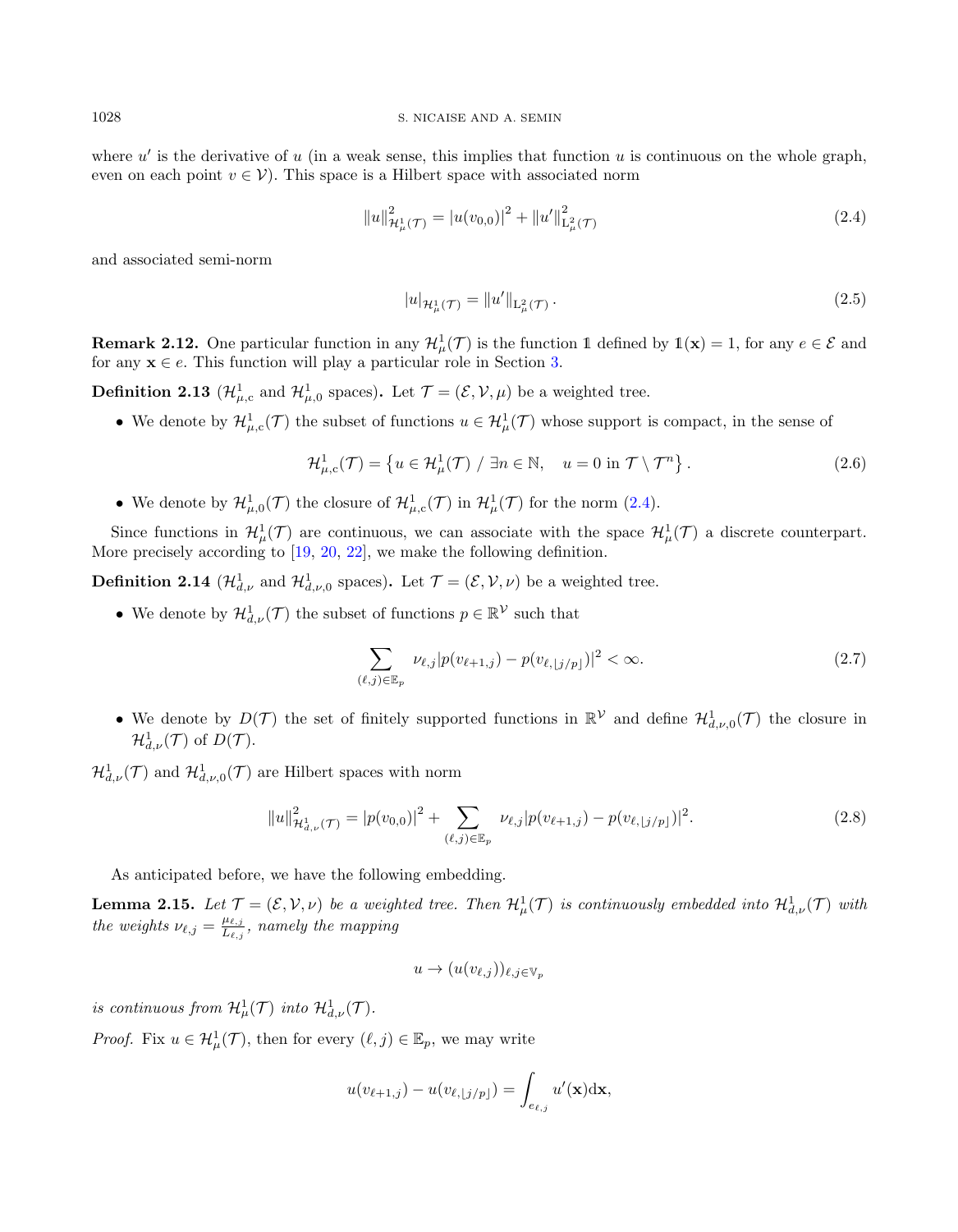hence by Cauchy-Schwarz's inequality we deduce that

$$
\frac{\mu_{\ell,j}}{L_{\ell,j}}|u(v_{\ell+1,j})-u(v_{\ell,\lfloor j/p\rfloor})|^2\leq \mu_{\ell,j}\int_{e_{\ell,j}}|u'(\mathbf{x})|^2\mathrm{d}\mathbf{x}.
$$

The conclusion follows by taking the sum on  $(\ell, j) \in \mathbb{E}_p$ .

<span id="page-6-3"></span>**Remark 2.16.** Note that the converse embedding is not valid since  $\mathcal{H}^1_{d,\nu}(\mathcal{T})$  can be identified with the subspace of affine functions from  $\mathcal{H}^1_\mu(\mathcal{T})$  with  $\mu_{\ell,j} = \nu_{\ell,j}L_{\ell,j}$ .

## 3. Some results on Sobolev spaces

<span id="page-6-0"></span>At this point, one natural issue that can be asked is: on which condition over the triplet  $(\mathcal{E}, \mathcal{V}, \mu)$  the sets  $\mathcal{H}^1_\mu(\mathcal{T})$  and  $\mathcal{H}^1_{\mu,0}(\mathcal{T})$  are the same? If not, how can we characterize  $\mathcal{H}^1_{\mu,0}(\mathcal{T})$  (in another way than Def. [2.13\)](#page-5-1)? This will be answered partially here. We answer to the first issue in two steps: the first step is to show an equivalent relation to  $\mathcal{H}^1_\mu(\mathcal{T}) = \mathcal{H}^1_{\mu,0}(\mathcal{T})$ , the second step is to characterize this equivalent relation.

In the following, we consider  $\mathcal{T} = (\mathcal{V}, \mathcal{E}, \mu)$  a weighted tree.

# $3.1. \; \mathcal{H}_{\mu}^{1}(\mathcal{T}) = \mathcal{H}_{\mu,0}^{1}(\mathcal{T})$ : a first implicit necessary and sufficient condition

A first necessary and sufficient to have  $\mathcal{H}^1_\mu(\mathcal{T}) = \mathcal{H}^1_{\mu,0}(\mathcal{T})$  is given by the following theorem:

<span id="page-6-4"></span>**Theorem 3.1.** We have the following equivalence:

$$
\mathcal{H}^1_{\mu}(\mathcal{T}) = \mathcal{H}^1_{\mu,\theta}(\mathcal{T}) \quad \Longleftrightarrow \quad 1 \in \mathcal{H}^1_{\mu,\theta}(\mathcal{T}). \tag{3.1}
$$

Proof. The proof takes some ideas from the proof of Theorem 2.12 in the paper of B. Maury et al. [\[19\]](#page-25-5), adapted in our case. The part  $\mathcal{H}^1_\mu(\mathcal{T}) = \mathcal{H}^1_{\mu,0}(\mathcal{T}) \Rightarrow 1 \in \mathcal{H}^1_{\mu,0}(\mathcal{T})$  is a trivial case, since 1 always belongs to  $\mathcal{H}^1_\mu(\mathcal{T})$ . Now Let us show the converse implication  $1 \in \mathcal{H}_{\mu,0}^1(\mathcal{T}) \Rightarrow \mathcal{H}_{\mu}^1(\mathcal{T}) = \mathcal{H}_{\mu,0}^1(\mathcal{T})$ : given  $u \in \mathcal{H}_{\mu}^1(\mathcal{T})$ , let us show that there exists a family of functions  $(u_n)_{n\in\mathbb{N}}\in\mathcal{H}_{\mu,c}^1(\mathcal{T})$  such that

$$
||u - u_n||_{\mathcal{H}^1_\mu(\mathcal{T})} \to 0 \quad \text{as} \quad n \to \infty.
$$

By hypothesis about the function 1, there exists a family of functions  $(1_n)_{n\in\mathbb{N}}\in\mathcal{H}_{\mu,c}^1(\mathcal{T})$  such that

$$
\|1 - 1_n\|_{\mathcal{H}^1_\mu(\mathcal{T})} \to 0 \quad \text{as } n \to \infty,
$$

which implies

<span id="page-6-1"></span>
$$
|\mathbb{1}_n|_{\mathcal{H}^1_\mu(\mathcal{T})} \to 0 \quad \text{as } n \to \infty. \tag{3.2}
$$

Since  $u \in \mathcal{H}^1_\mu(\mathcal{T})$ , for any  $\varepsilon > 0$ , there exists  $\ell_0 \in \mathbb{N}$  such that

<span id="page-6-2"></span>
$$
\sum_{(\ell,j)\in\mathbb{E}_p,\ell\geqslant\ell_0}||u'||_{\mathcal{L}^2_{\mu}(e_{\ell,j})}<\varepsilon.
$$
\n(3.3)

As  $\mathcal{H}^1_\mu(\mathcal{T})$  is continuously embedded into  $C^0(\overline{\mathcal{T}})$ , the property [\(3.2\)](#page-6-1) implies that

$$
1\!\!1_n(v) \to 1 \quad \text{as} \quad n \to \infty
$$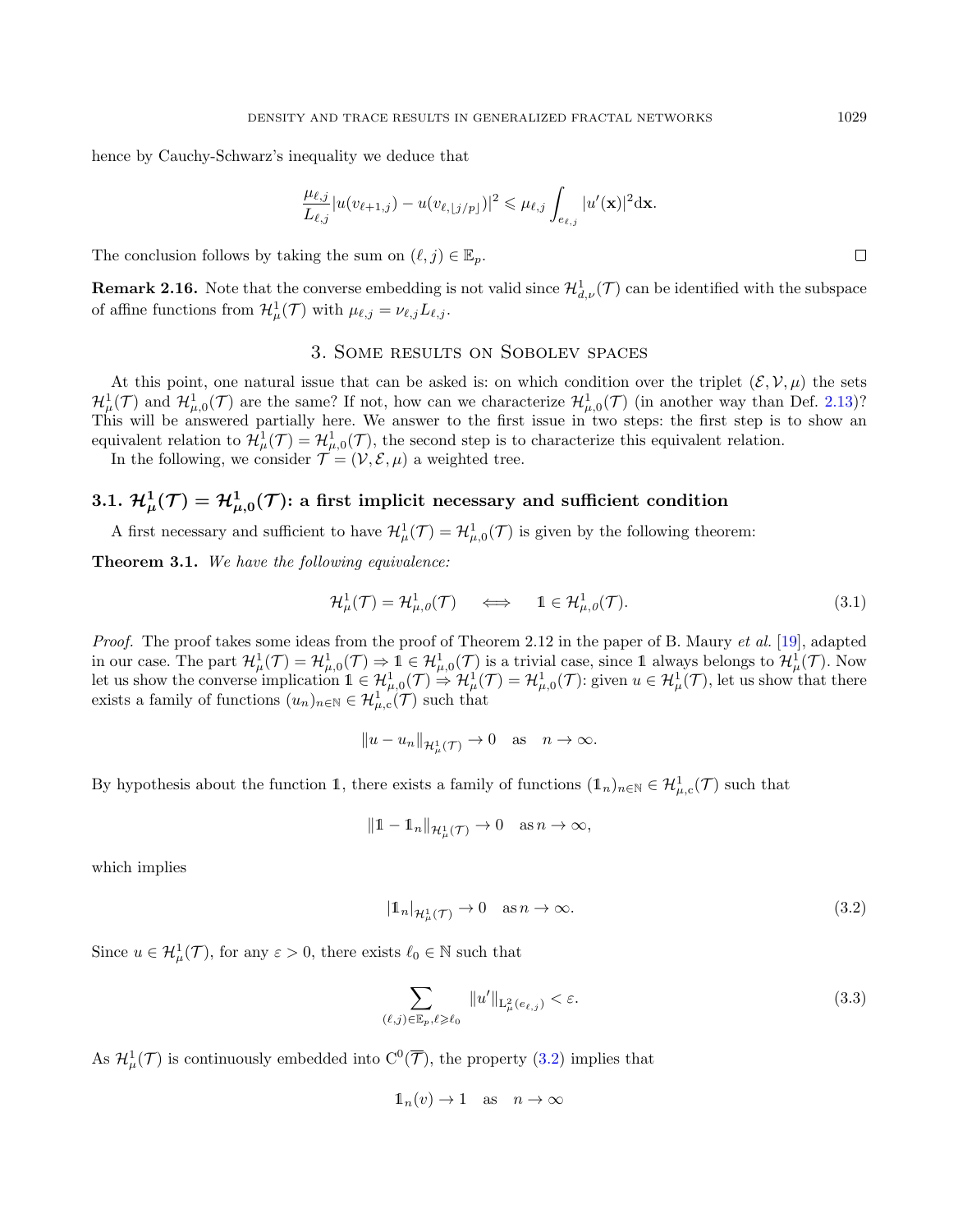for all nodes  $v$ . In particular,

$$
\mathbb{1}_n(v_{\ell_0,j}) \to 1 \quad \text{as} \quad n \to \infty, \text{ for any } j \text{ s.t. } (\ell_0, j) \in \mathbb{V}_p.
$$

Since this set is finite, there exists  $n_0 \in \mathbb{N}$  such that, for any  $n \geq n_0$ , one has

$$
\mathbb{1}_n(v_{\ell_0,j}) \geqslant \frac{1}{2} \quad \text{for any } j \text{ such that } (\ell_0, j) \in \mathbb{V}_p.
$$

We now build the sequence  $(u_n)_{n\in\mathbb{N}}$  (we omit here that  $u_n$  depends on  $\ell_0$ ) as follows:

- for any edge  $e_{\ell,j}$  with  $(\ell, j) \in \mathbb{E}_p$  and  $\ell < \ell_0$ , we take  $u_n = u$ ,
- on each  $\mathcal{T}_{e_{\ell_0,j}}$  (see back Fig. [2](#page-2-1) p. 3 for an example of subtrees) with  $(\ell_0, j) \in \mathbb{E}_p$ , we take  $u_n$  as a multiple of  $\mathbb{1}_n$ , the multiplicity constant is given by the fact that  $u_n$  has to be a continuous fonction on the node  $v_{\ell_0,k}$  connected to the edge  $e_{\ell_0,j}$  (remember that Def. [2.2](#page-1-2) says we have  $k = \lfloor j/p \rfloor$ ).

In other words  $(u_{n,\ell,j}$  means the restriction of  $u_n$  to the edge  $e_{\ell,j}$ ):

$$
u_{n,\ell,j} = \begin{cases} u_{\ell,j}, & \ell < \ell_0, \\ \frac{u(v_{\ell_0,k})}{1_n(v_{\ell_0,k})} 1_{n,\ell,j}, & e_{\ell,j} \in \mathcal{T}_{e_{\ell_0,l}}, \lfloor l/p \rfloor = k. \end{cases}
$$

By construction,  $u_n$  coincides with u up to the generation  $\ell_0$  and therefore

<span id="page-7-1"></span><span id="page-7-0"></span>
$$
||u - u_n||_{\mathcal{H}^1_\mu(\mathcal{T})}^2 = \sum_{(\ell,j) \in \mathbb{E}_p, \ell \geqslant \ell_0} ||u' - u'_n||_{\mathrm{L}^2_\mu(e_{\ell,j})}^2.
$$

We use the classical inequality  $|u'-u'_n|^2 \leq 2|u'|^2 + 2|u'_n|^2$  to get

$$
||u - u_n||_{\mathcal{H}^1_{\mu}(\mathcal{T})}^2 \leq 2 \sum_{(\ell,j) \in \mathbb{E}_p, \ell \geq \ell_0} ||u'||_{\mathbf{L}^2_{\mu}(e_{\ell,j})}^2
$$
\n
$$
+ 2 \sum_{k, (\ell_0, k) \in \mathbb{V}_p} \left( \frac{u(v_{\ell_0, k})}{\mathbf{1}_n(v_{\ell_0, k})} \right)^2 \sum_{l=0}^{p-1} |\mathbf{1}_n|_{\mathcal{H}^1_{\mu}(\mathcal{T}_{e_{\ell_0, pk+l}})}^2.
$$
\n(3.4-i)

The term  $(3.4-i)$  is estimated with the help of  $(3.3)$ , while for the term  $(3.4-i)$  we simply notice that the assumption  $\mathbb{1}_n(v) \geq 1/2$  for all nodes  $(v_{\ell_0,j}) \in \mathcal{V}$  and the fact that u is bounded on a compact set yield

$$
\|u - u_n\|_{\mathcal{H}^1_{\mu}(\mathcal{T})}^2 \leq 2 \sum_{(\ell,j) \in \mathbb{E}_p, \ell \geq \ell_0} \|u'\|_{\mathcal{L}^2_{\mu}(e_{\ell,j})}^2 + 2 \sum_{k,(\ell_0,k) \in \mathbb{V}_p} \left(\frac{u(v_{\ell_0,k})}{\mathbb{1}_n(v_{\ell_0,k})}\right)^2 \sum_{l=0}^{p-1} |\mathbb{1}_n|_{\mathcal{H}^1_{\mu}(\mathcal{T}_{e_{\ell_0,pk+l}})}^2.
$$

The conclusion follows from  $(3.2)$ .

Remark 3.2. Due to Remark [2.16,](#page-6-3) the discrete counterpart of Theorem [3.1](#page-6-4) (see for instance Thm. 3.63 of [\[20\]](#page-25-10) or Thm. 2.12 of [\[19\]](#page-25-5)) is not helpful to prove this Theorem.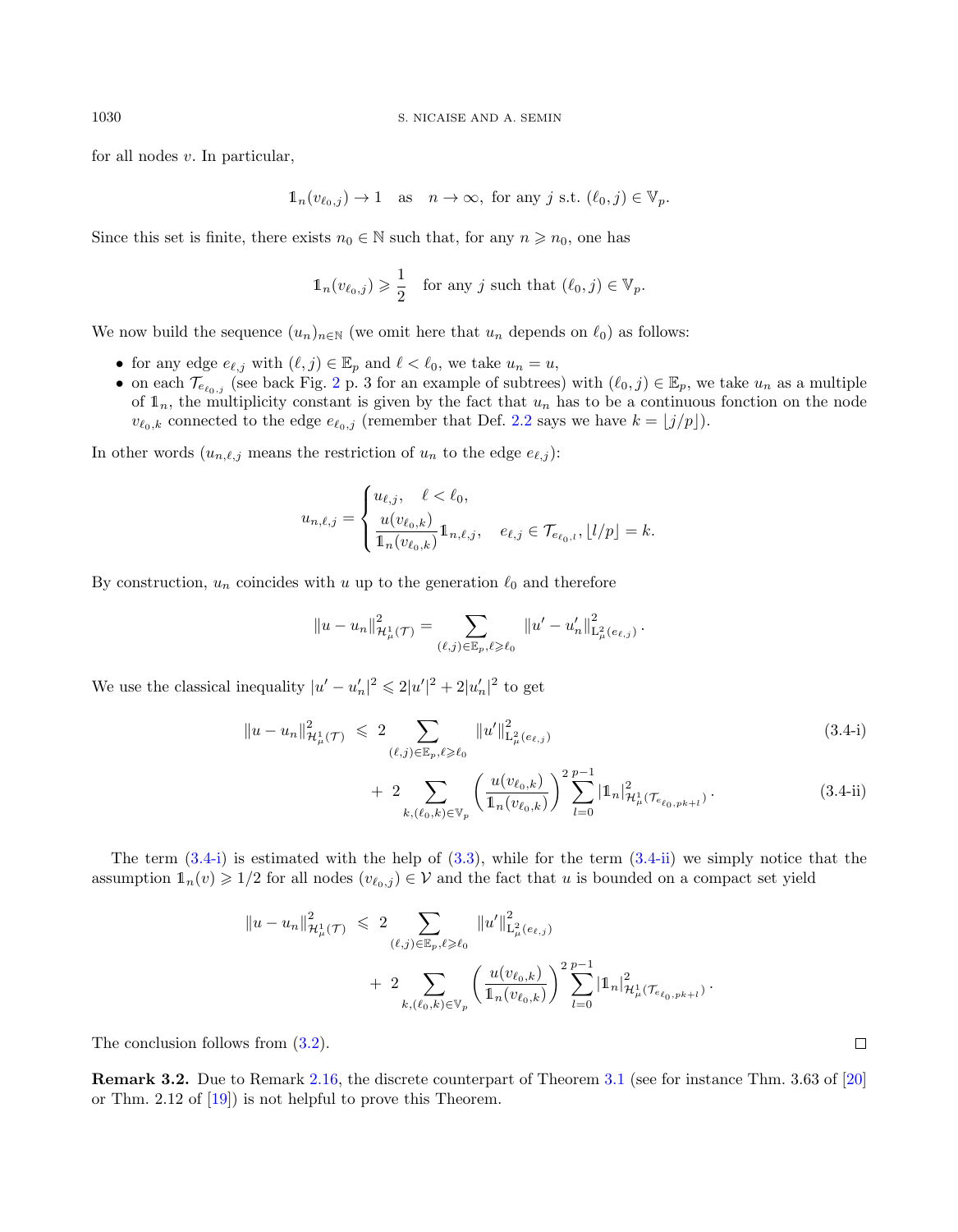## 3.2. Study of auxiliary Laplacian problems and additional implicit necessary and sufficient conditions

In this section, we want to determine if  $\mathbb{1} \in \mathcal{H}_{\mu,0}^1(\mathcal{T})$  or not. To answer this question, we look for the solution of some auxiliary Laplacian problems on  $\mathcal{T}$ .

#### 3.2.1. Generalized Laplacian problems on an infinite tree

In this subsection, we will give another way to determine if  $\mathbb{1} \in \mathcal{H}_{\mu,0}^1(\mathcal{T})$  or not. To do so, we consider the two following problems:

$$
(\mathcal{P}_{N}) \quad \text{Find } u_{N} \in \mathcal{H}^{1}_{\mu}(\mathcal{T}) \text{ such that } u_{N}(v_{0,0}) = 1 \text{ and}
$$
\n
$$
\int_{\mathcal{T}} \mu(\mathbf{x}) u'_{N}(\mathbf{x}) \overline{\varphi'(\mathbf{x})} d\mathbf{x} = 0, \quad \forall \varphi \in \mathcal{H}^{1}_{\mu}(\mathcal{T}), \ \varphi(v_{0,0}) = 0,
$$
\n
$$
(\mathcal{P}_{D}) \quad \text{Find } u_{D} \in \mathcal{H}^{1}_{\mu,0}(\mathcal{T}) \text{ such that } u_{D}(v_{0,0}) = 1 \text{ and}
$$
\n
$$
\int_{\mathcal{T}} \mu(\mathbf{x}) u'_{D}(\mathbf{x}) \overline{\varphi'(\mathbf{x})} d\mathbf{x} = 0, \quad \forall \varphi \in \mathcal{H}^{1}_{\mu,0}(\mathcal{T}), \ \varphi(v_{0,0}) = 0.
$$

We start with two propositions whose proof are direct and left to the reader.

<span id="page-8-5"></span>**Proposition 3.3.** Problems ( $\mathcal{P}_N$ ) and ( $\mathcal{P}_D$ ) are well posed, in other words, they have a unique solution  $u_N \in$  $\mathcal{H}^1_\mu(\mathcal{T})$  and  $u_D \in \mathcal{H}^1_{\mu,\theta}(\mathcal{T})$  respectively.

<span id="page-8-4"></span>**Proposition 3.4.**  $u_N = 1$  is the solution of  $(\mathcal{P}_N)$ , and we have the following equivalence:

<span id="page-8-3"></span>
$$
1 \text{ is solution of } (\mathcal{P}_D) \text{ (or } u_D = 1) \iff 1 \in \mathcal{H}^1_{\mu,0}(\mathcal{T}). \tag{3.5}
$$

#### 3.2.2. Study of a bounded auxiliary Laplacian problem

This subsection is a generalization of ([\[17\]](#page-25-16), Sect. 3.2) to general weights  $\mu$ . Here, we study the Dirichlet problem on the finite subtree  $\mathcal{T}^n$ , and we look at the behaviour of its solution when  $n \to \infty$ . We first give general results on this kind of solution.

Let us introduce the following spaces:

$$
\mathcal{H}^{1,n}_{\mu,c}(\mathcal{T}) = \left\{ u \in \mathcal{H}^1_{\mu,c}(\mathcal{T}) \text{ such that } \operatorname{supp} u \subset \mathcal{T}^n \right\},\tag{3.6}
$$

$$
\mathcal{H}_{\mu,c,0}^{1,n}(\mathcal{T}) = \left\{ u \in \mathcal{H}_{\mu,c}^{1}(\mathcal{T}) \text{ such that } u(v_{0,0}) = 0 \text{ and } \text{supp } u \subset \mathcal{T}^{n} \right\}. \tag{3.7}
$$

For all  $n \in \mathbb{N}^*$ , we consider the following problem: find  $u^n \in \mathcal{H}_{\mu,c}^{1,n}(\mathcal{T})$  such that, for any test function  $\varphi \in \mathcal{H}_{\mu,c,0}^{1,n}(\mathcal{T}),$  one has

<span id="page-8-0"></span>
$$
\int_{\mathcal{T}} \mu(\mathbf{x}) (u^n)'(\mathbf{x}) \overline{\varphi'(\mathbf{x})} \mathrm{d}\mathbf{x} = 0 \quad \text{and} \quad u^n(v_{0,0}) = 1. \tag{3.8}
$$

<span id="page-8-2"></span>**Proposition 3.5.** Problem [\(3.8\)](#page-8-0) is well posed in  $\mathcal{H}_{\mu,c}^{1,n}(\mathcal{T})$ . Moreover, one has

<span id="page-8-1"></span>
$$
\frac{1}{2} |u^n|^2_{\mathcal{H}^1_{\mu}(\mathcal{T})} = \min_{u \in \mathcal{H}^{1,n}_{\mu,c}(\mathcal{T}): u(v_{0,0}) = 1} \frac{1}{2} |u|^2_{\mathcal{H}^1_{\mu}(\mathcal{T})}.
$$
\n(3.9)

*Proof.* We look for  $u^n$  under the form  $u^n = \chi + \mathbf{u}^n$ , where  $\chi$  is the affine function on each edge  $e \in \mathcal{E}$  with  $\chi(v_{0,0}) = 1$  and  $\chi(v) = 0$  for any other  $v \in V$ , and hence  $\mathbf{u}^n$  belongs to  $\mathcal{H}^{1,n}_{\mu,c,0}(\mathcal{T})$ . We subsitute this splitting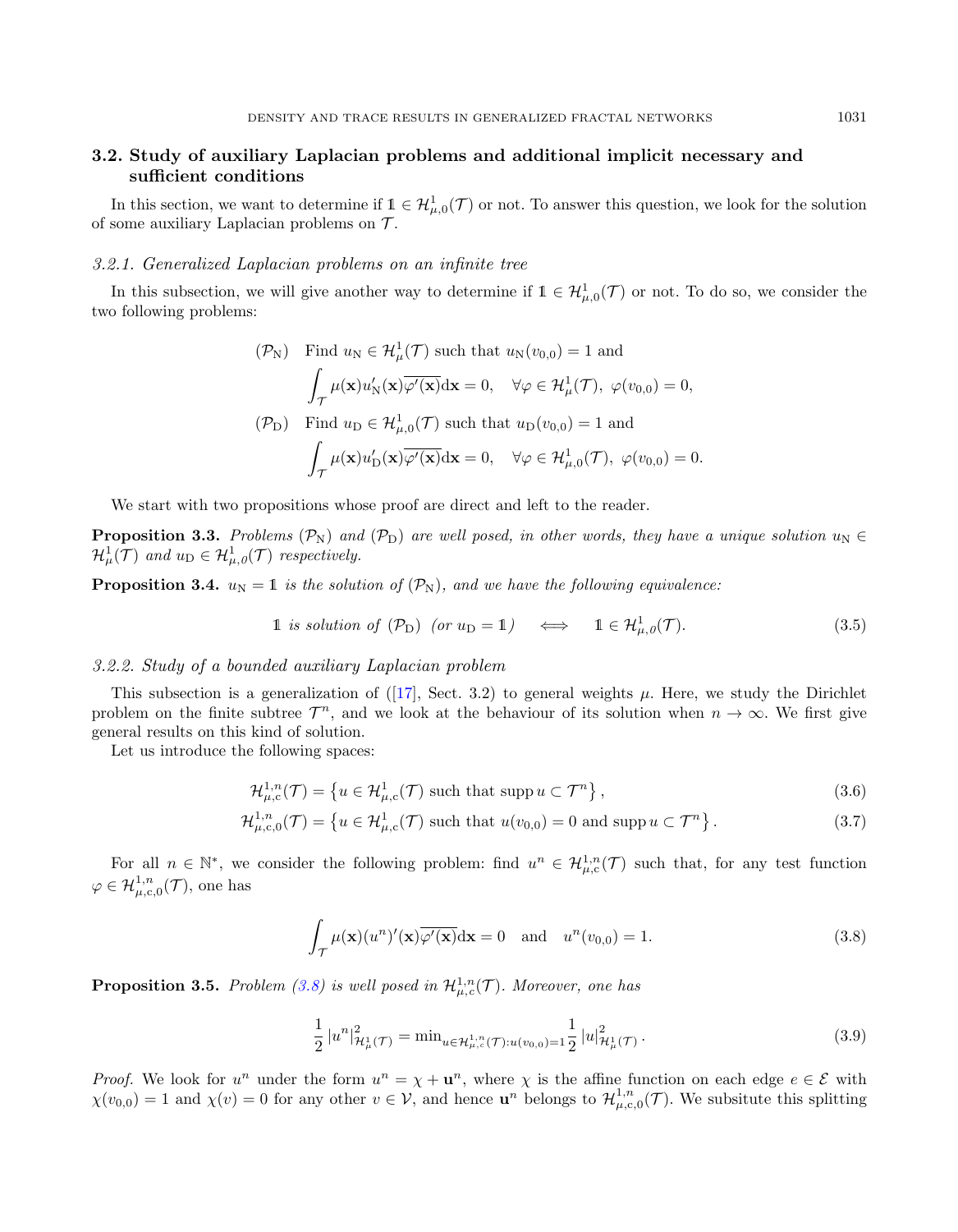in [\(3.8\)](#page-8-0) and get equivalently

<span id="page-9-0"></span>
$$
\int_{\mathcal{T}} \mu(\mathbf{x})(\mathbf{u}^n)'(\mathbf{x}) \overline{\varphi'(\mathbf{x})} d\mathbf{x} = -\int_{\mathcal{T}} \mu(\mathbf{x}) \chi'(\mathbf{x}) \overline{\varphi'(\mathbf{x})} d\mathbf{x}
$$
\n(3.10)

Now Lax-Milgram's lemma gives that  $(3.10)$  is well-posed in  $\mathcal{H}_{\mu,c,0}^{1,n}(\mathcal{T})$  and has a unique solution  $\mathbf{u}^n$  in  $\mathcal{H}_{\mu,c,0}^{1,n}(\mathcal{T})$ . Moreover, as the left-hand side of  $(3.10)$  is symmetric one has

$$
\frac{1}{2} \int_{\mathcal{T}} \mu(\mathbf{x}) \left| (\mathbf{u}^n)'(\mathbf{x}) \right|^2 d\mathbf{x} + \int_{\mathcal{T}} \mu(\mathbf{x}) \chi'(\mathbf{x}) \overline{(\mathbf{u}^n)(\mathbf{x})} d\mathbf{x}
$$
\n
$$
= \operatorname{argmin}_{\mathbf{u} \in \mathcal{H}^{1,n}_{\mu,c,0}(\mathcal{T})} \left( \frac{1}{2} \int_{\mathcal{T}} \mu(\mathbf{x}) \left| \mathbf{u}'(\mathbf{x}) \right|^2 d\mathbf{x} + \int_{\mathcal{T}} \mu(\mathbf{x}) \chi'(\mathbf{x}) \overline{\mathbf{u}'(\mathbf{x})} d\mathbf{x} \right).
$$

Now, writing  $u^n = \chi + \mathbf{u}^n$ , we get that  $u^n$  is uniquely defined, and adding one half of seminorm of  $\chi$  in  $\mathcal{H}^1_\mu(\mathcal{T})$ gives the relation [\(3.9\)](#page-8-1).  $\Box$ 

Let us now give some useful properties of  $u^n$ .

Proposition 3.6.  $u^n$  satisfies

<span id="page-9-4"></span>
$$
0 \leqslant u^n \leqslant 1,\tag{3.11}
$$

as well as

<span id="page-9-1"></span>
$$
(u_{\ell,j}^n)' \leqslant 0, \forall \ell, j,
$$
\n
$$
(3.12)
$$

where  $u_{\ell,j}^n$  is the restriction of  $u^n$  to the edge  $e_{\ell,j}$ .

*Proof.* First for all sub-tree S of  $\mathcal{T}^n$ , the maximum principle yields that  $u^n$  attains its maximum (and its minimum) at the boundary of S. Taking  $S = \mathcal{T}^n$ , we find the first assertion. For the second assertion, we start by the final subtrees  $S_{n-1,j} = e_{n-1,j} \cup \bigcup_{k=j}^{j+p-1} e_{n,k}$ , for any  $j = 0, \dots, p^{n-1} - 1$ . As  $u^n$  is zero at the vertices  $v_{n+1,k}$  for  $k = j, \dots, j+p-1$ , we find that  $u^n$  attains it maximum at  $v_{n-1,j}$ , hence  $u^n$  decreases from  $v_{n-1,j}$ to  $v_{n+1,k}$  for  $k = j, \dots, j+p-1$ , this yields [\(3.12\)](#page-9-1) for  $\ell = n-1$  and n. We iterate this procedure by taking the subtrees  $S_{n-2,j}$  made of the edge  $e_{n-2,j}$  plus its descendants, to find that  $u^n$  attains its maximum at  $v_{n-2,j}$  and consequently,  $u^n$  decreases from  $v_{n-2,j}$  to  $v_{n-1,k}$ , for any  $k = j, \dots, j + p - 1$ , hence  $(3.12)$  holds for  $\ell = n - 2$ . The conclusion follows by iteration with the subtrees made of  $e_{m,j}$  plus its descendants, with decreasing values of m from  $n-2$  to 0.  $\Box$ 

#### <span id="page-9-5"></span>Proposition 3.7. One has

<span id="page-9-2"></span>
$$
|u^n|_{\mathcal{H}^1_{\mu}(\mathcal{T})}^2 = -\mu(v_{0,0})(u^n)'(v_{0,0}).
$$
\n(3.13)

*Proof.* We use that the function  $u^n$  is solution of [\(3.8\)](#page-8-0), and we take  $\varphi = u^n - \chi$ , where  $\chi$  is the function defined in the proof of Proposition [3.5.](#page-8-2) Then, using a Green-Riemann formula and using  $\chi(v_{0,0}) = 1$  yields [\(3.13\)](#page-9-2).  $\Box$ 

Now, we give a lemma about the behaviour of the norm  $|u^n|_{\mathcal{H}^1_\mu(\mathcal{T})}$ .

<span id="page-9-3"></span>**Lemma 3.8.** The sequence  $|u^n|_{\mathcal{H}^1_\mu(\mathcal{T})}$  is a non increasing sequence.

*Proof.* For a given n, [\(3.9\)](#page-8-1) gives that: for any  $u \in \mathcal{H}_{\mu,c}^{1,n}(\mathcal{T})$ , we get that

$$
|u^n|_{\mathcal{H}^1_{\mu}(\mathcal{T})} \leqslant |u|_{\mathcal{H}^1_{\mu}(\mathcal{T})}.
$$
\n
$$
(3.14)
$$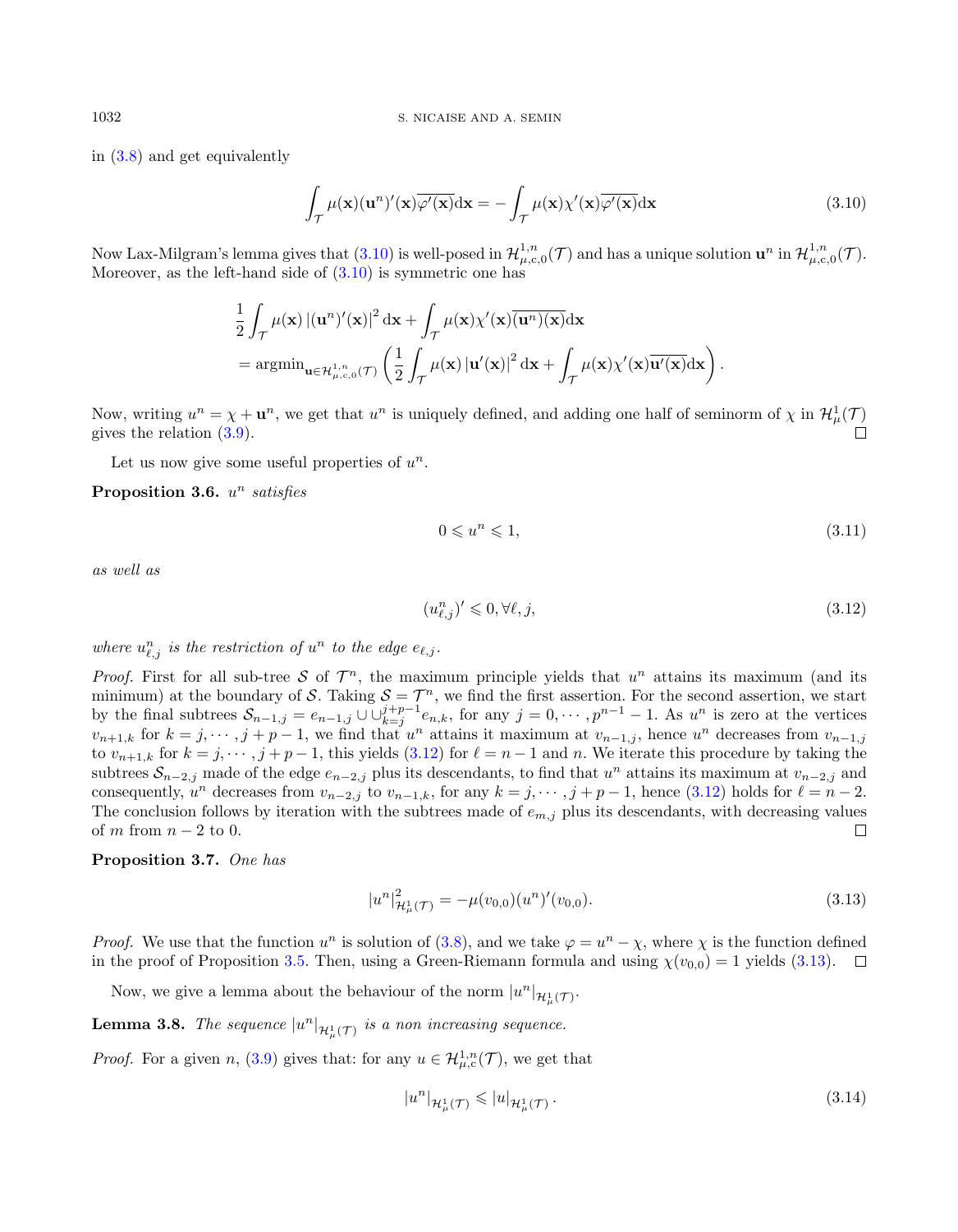In particular, choosing  $u = u^{n-1}$  (since  $\mathcal{T}^{n-1} \subset \mathcal{T}^n$ ) yields the lemma.

We have then proved that  $|u^n|_{\mathcal{H}^1_\mu(\mathcal{T})}$  is a non increasing positive sequence, so it admits a limit l. Later on we shall discuss whether  $l = 0$  or not. But before, let us show that the sequence  $(u^n)_n$  converges to  $u_D$ .

Theorem 3.9. We have

$$
u^n \to u_D \text{ in } \mathcal{H}^1_\mu(\mathcal{T}) \quad \text{as } n \to \infty.
$$

*Proof.* Owing to Lemma [3.8](#page-9-3) and the fact that  $u^n(v_{0,0}) = 1$ , we deduce that  $||u^n||_{\mathcal{H}^1_\mu(\mathcal{T})}$  is bounded so that there exists a subsequence  $(u^{n_k})_{k\in\mathbb{N}}$  that converges weakly in  $\mathcal{H}^1_\mu(\mathcal{T})$  to  $u^\infty$ . Since  $u^n \in \mathcal{H}^1_{\mu,c}(\mathcal{T})$  for any  $n \in \mathbb{N}$ , and in particular for any  $n_k$ ,  $u^{\infty} \in H^1_{\mu,0}(\mathcal{T})$ . Given  $k \in \mathbb{N}$ , we recall the problem  $(3.8)$  satisfied by  $u^{n_k}$ : for any  $\mathbf{u} \in \mathcal{H}^1_\mu(\mathcal{T}^{n_k})$  with  $\mathbf{u}(v_{0,0}) = 0$  and  $\mathbf{u}(v_{n_k+1,j}) = 0$  for any  $0 \leq j < p^{n_k}$ , one has

<span id="page-10-0"></span>
$$
\int_{\mathcal{T}^{n_k}} \mu(\mathbf{x}) (u^{n_k})'(\mathbf{x}) \overline{\mathbf{u}'}(\mathbf{x}) d\mathbf{x} = 0.
$$
\n(3.15)

Given now  $k_0 \in \mathbb{N}$ , and for any  $k \geq k_0$ , we can choose test functions in [\(3.15\)](#page-10-0) whose support is included in  $\mathcal{T}^{n_{k_0}}$ . We can also choose these functions as test functions for the problem  $(\mathcal{P}_D)$ . Writing the difference between (P<sub>D</sub>) and [\(3.15\)](#page-10-0) for these test functions gives: for any  $k \geq k_0$ , for any  $\mathbf{u} \in \mathcal{H}^1_\mu(\mathcal{T}^{n_{k_0}})$  with  $\mathbf{u}(v_{0,0}) = 0$  and  $\mathbf{u}(v_{n_{k_0}+1,j}) = 0$  for any  $0 \leq j < p^{n_{k_0}}$ , and extended by 0 outside  $\mathcal{T}^{n_{k_0}}$ , one has

<span id="page-10-1"></span>
$$
\int_{\mathcal{T}} \mu(\mathbf{x}) (u_{\mathrm{D}} - u^{n_k})'(\mathbf{x}) \overline{\mathbf{u}'}(\mathbf{x}) d\mathbf{x} = 0.
$$
\n(3.16)

We now use that  $(u^{n_k})_{k\in\mathbb{N}}$  converges weakly in  $\mathcal{H}^1_\mu(\mathcal{T})$  to  $u^\infty$  to take the limit when  $k\to\infty$  in  $(3.16)$  to get: for any  $\mathbf{u} \in \mathcal{H}^1_\mu(\mathcal{T}^{n_{k_0}})$  with  $\mathbf{u}(v_{0,0}) = 0$  and  $\mathbf{u}(v_{n_{k_0}+1,j}) = 0$  for any  $0 \leq j < p^{n_{k_0}}$ , and extended by 0 outside  $\mathcal{T}^{n_{k_0}},$  one has

<span id="page-10-2"></span>
$$
\int_{\mathcal{T}} \mu(\mathbf{x})(u_{\mathcal{D}} - u^{\infty})'(\mathbf{x})\overline{\mathbf{u}'}(\mathbf{x})d\mathbf{x} = 0.
$$
\n(3.17)

As  $\mathcal{H}^1_{\mu,c}(\mathcal{T})$  is dense in  $\mathcal{H}^1_{\mu,0}(\mathcal{T})$ , the identity  $(3.17)$  remains valid for any test function  $\mathbf{u} \in \mathcal{H}^1_{\mu,0}(\mathcal{T})$  with  $\mathbf{u}(v_{0,0}) = 0$ . Using again the weak convergence gives  $u^{\infty}(v_{0,0}) = 1$ , so we can choose  $\mathbf{u} = u_D - u^{\infty}$  in [\(3.17\)](#page-10-2). That gives

$$
||u_{\mathcal{D}} - u^{\infty}||_{\mathcal{H}^{1}_{\mu}(\mathcal{T})}^{2} = 0.
$$
\n(3.18)

We have thus shown that there exists a subsequence  $(u^{n_k})_{k\in\mathbb{N}}$  that converges weakly in  $\mathcal{H}^1_\mu(\mathcal{T})$  to  $u_D$ . Since

$$
||u||_{1,e_{0,0}} \lesssim |u(v_{0,0})| + |u|_{1,e_{0,0}} \lesssim ||u||_{\mathcal{H}^1_\mu(\mathcal{T})},
$$

we deduce (again up to a subsequence) that the subsequence converges strongly in  $C(\bar{e}_{0,0})$  to  $u_D$ . In particular this implies that

<span id="page-10-3"></span>
$$
u^{n_k}(v_{1,0}) \to u_D(v_{1,0}) \text{ as } k \to \infty. \tag{3.19}
$$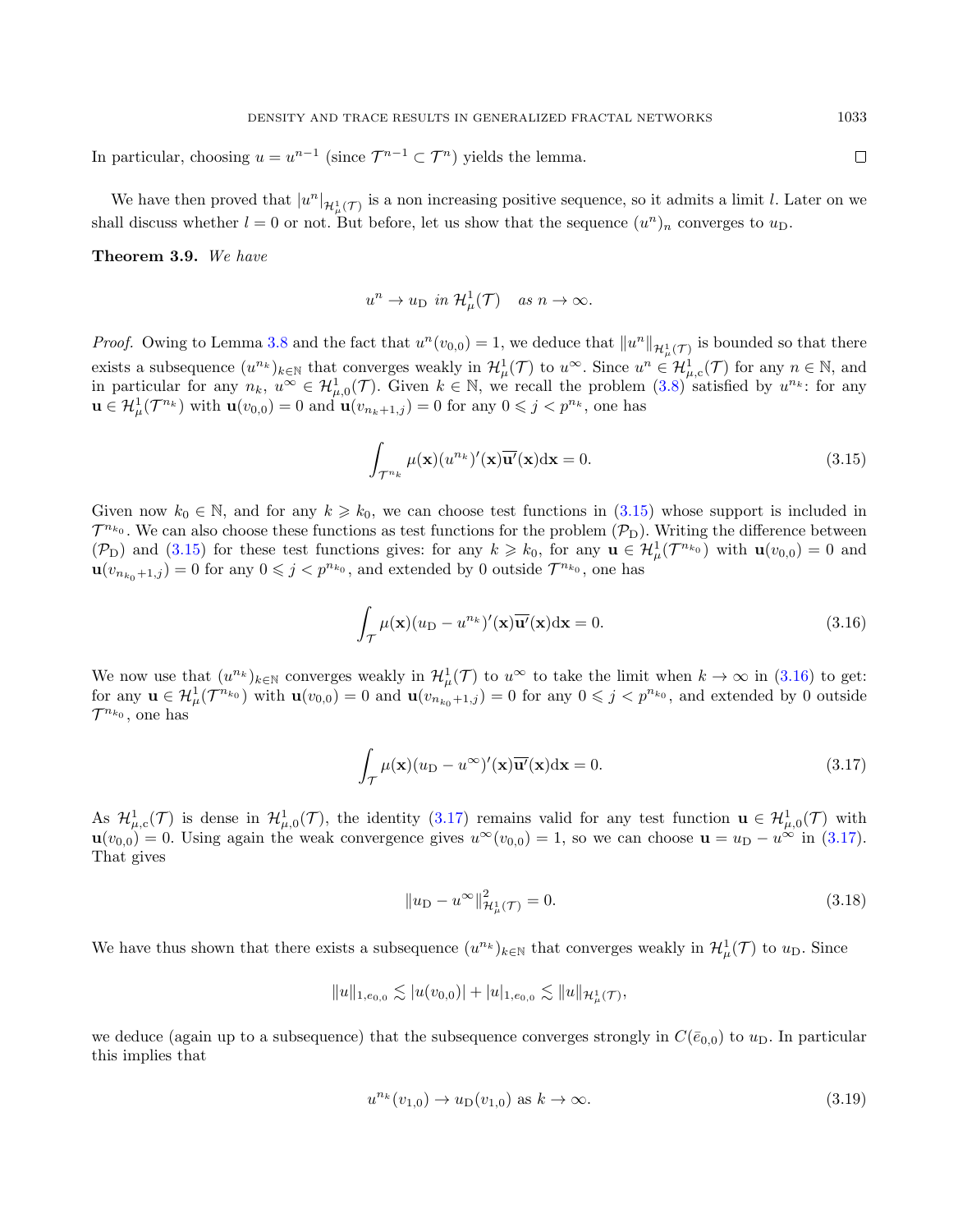Now in [\(3.16\)](#page-10-1) we take the test-function  $\mathbf{u} = u^{n_k} - \chi$ , where  $\chi$  is the function fixed in the proof of Proposition [3.5](#page-8-2) to get

$$
\int_{\mathcal{T}} \mu(\mathbf{x}) (u_{\mathrm{D}} - u^{n_k})'(\mathbf{x}) (u^{n_k} - \chi)'(\mathbf{x}) d\mathbf{x} = 0.
$$

This shows that

$$
\int_{\mathcal{T}} \mu(\mathbf{x})(u_{\mathrm{D}} - u^{n_k})'(\mathbf{x})(u^{n_k})'(\mathbf{x}) d\mathbf{x} = \int_{\mathcal{T}} \mu(\mathbf{x})(u_{\mathrm{D}} - u^{n_k})'(\mathbf{x}) \chi'(\mathbf{x}) d\mathbf{x},
$$

and integrating by parts in this right-hand side we find

$$
\int_{\mathcal{T}} \mu(\mathbf{x}) (u_D - u^{n_k})'(\mathbf{x}) (u^{n_k})'(\mathbf{x}) d\mathbf{x} = \mu(v_{0,0}) (u_D - u^{n_k}) (v_{1,0}) \chi'_{0,0}.
$$

This identity can be equivalently written

$$
\int_{\mathcal{T}} \mu(\mathbf{x}) |(u^{n_k})'(\mathbf{x})|^2 d\mathbf{x} = \int_{\mathcal{T}} \mu(\mathbf{x}) u'_{\mathcal{D}}(\mathbf{x}) (u^{n_k})'(\mathbf{x}) d\mathbf{x} - \mu(v_{0,0}) (u_{\mathcal{D}} - u^{n_k}) (v_{1,0}) \chi'_{0,0}.
$$

Hence by Cauchy-Schwarz's and Young's inequalities we get

$$
\int_{\mathcal{T}} \mu(\mathbf{x}) |(u^{n_k})'(\mathbf{x})|^2 \mathrm{d}\mathbf{x} \leq \frac{1}{2} \int_{\mathcal{T}} \mu(\mathbf{x}) |u'_{\mathcal{D}}(\mathbf{x})|^2 \mathrm{d}\mathbf{x} + \frac{1}{2} \int_{\mathcal{T}} \mu(\mathbf{x}) |(u^{n_k})'(\mathbf{x})|^2 \mathrm{d}\mathbf{x} \n+ \mu(v_{0,0}) |(u_{\mathcal{D}} - u^{n_k})(v_{1,0})| | \chi'_{0,0}|,
$$

or equivalently

$$
\int_{\mathcal{T}} \mu(\mathbf{x}) |(u^{n_k})'(\mathbf{x})|^2 d\mathbf{x} \leq \int_{\mathcal{T}} \mu(\mathbf{x}) |u'_{\mathcal{D}}(\mathbf{x})|^2 d\mathbf{x} + 2\mu(v_{0,0}) |(u_{\mathcal{D}} - u^{n_k})(v_{1,0})||\chi'_{0,0}|.
$$

By [\(3.19\)](#page-10-3), we deduce that

$$
\lim_{k\to\infty}\int_{\mathcal{T}}\mu(\mathbf{x})|(u^{n_k})'(\mathbf{x})|^2\mathrm{d}\mathbf{x}\leqslant\int_{\mathcal{T}}\mu(\mathbf{x})|u'_{\mathrm{D}}(\mathbf{x})|^2\mathrm{d}\mathbf{x},
$$

and consequently

$$
\lim_{k \to \infty} \|u^{n_k}\|_{\mathcal{H}^1_\mu(\mathcal{T})} \leq \|u_D\|_{\mathcal{H}^1_\mu(\mathcal{T})}.
$$

This implies that  $(u^{n_k})_{k\in\mathbb{N}}$  converges strongly in  $\mathcal{H}^1_\mu(\mathcal{T})$  to  $u_D$ . Further by the previous estimate and again Lemma [3.8,](#page-9-3) we have

$$
||u_{\mathcal{D}}||_{\mathcal{H}^{1}_{\mu}(\mathcal{T})} = \lim_{n \to \infty} ||u^{n}||_{\mathcal{H}^{1}_{\mu}(\mathcal{T})}.
$$
\n(3.20)

In particular this yields

<span id="page-11-0"></span>
$$
|u_{\mathcal{D}}|_{\mathcal{H}^{1}_{\mu}(\mathcal{T})} = \lim_{n \to \infty} |u^{n}|_{\mathcal{H}^{1}_{\mu}(\mathcal{T})}. \tag{3.21}
$$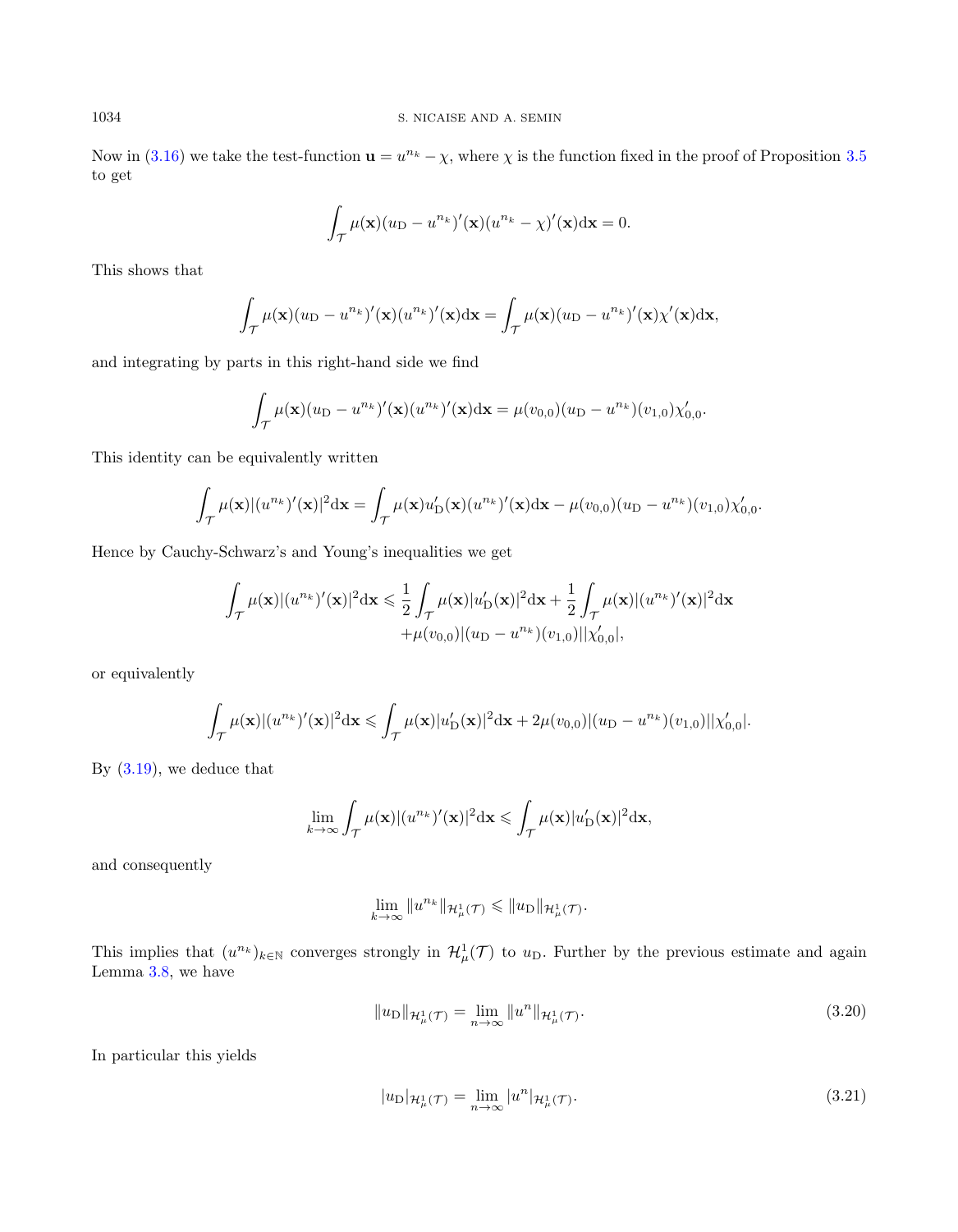Now using  $(3.16)$  with *n* instead of  $n_k$ , we get

$$
\int_{\mathcal{T}} \mu(\mathbf{x})(u_{\mathrm{D}} - u^{n})'(\mathbf{x}) \overline{\mathbf{u}'}(\mathbf{x}) d\mathbf{x} = 0,
$$

for all  $\mathbf{u} \in \mathcal{H}_{\mu,c,0}^{1,m}(\mathcal{T})$ , for all  $m \leq n$ , which implies that

<span id="page-12-0"></span>
$$
\lim_{n \to \infty} \int_{\mathcal{T}} \mu(\mathbf{x}) (u_{\mathcal{D}} - u^n)'(\mathbf{x}) \overline{\varphi'}(\mathbf{x}) d\mathbf{x} = 0, \forall \varphi \in \mathcal{H}^1_{\mu,0}(\mathcal{T}), \ \varphi(v_{0,0}) = 0. \tag{3.22}
$$

Now for any  $\psi \in \mathcal{H}_{\mu,0}^1(\mathcal{T})$ , we set

$$
\varphi = \psi - \psi(v_{0,0})\chi,
$$

and deduce that

$$
(un - uD, \varphi)_{\mathcal{H}^1_\mu(\mathcal{T})} = \int_{\mathcal{T}} \mu(\mathbf{x})(u_D - u^n)'(\mathbf{x}) \overline{\psi'}(\mathbf{x}) d\mathbf{x}
$$

$$
- \overline{\psi}(v_{0,0}) \int_{\mathcal{T}} \mu(\mathbf{x})(u_D - u^n)'(\mathbf{x}) \overline{\chi'}(\mathbf{x}) d\mathbf{x}.
$$

Hence Green's formula in the last term of this right-hand side yields

<span id="page-12-1"></span>
$$
(un - uD, \varphi)_{\mathcal{H}^1_\mu(\mathcal{T})} = \int_{\mathcal{T}} \mu(\mathbf{x}) (u_D - u^n)'(\mathbf{x}) \overline{\psi'}(\mathbf{x}) d\mathbf{x}
$$
  
 
$$
+ \bar{\psi}(v_{0,0}) \mu(v_{0,0}) (u_D - u^n)'(v_{0,0}).
$$
 (3.23)

By [\(3.13\)](#page-9-2) and the property

<span id="page-12-3"></span>
$$
|u_{\mathcal{D}}|_{\mathcal{H}^{1}_{\mu}(\mathcal{T})}^{2} = -\mu(v_{0,0})(u_{\mathcal{D}})'(v_{0,0}),
$$
\n(3.24)

proved similarly than [\(3.13\)](#page-9-2), we get that

$$
\lim_{n \to \infty} \mu(v_{0,0})(u_{\mathcal{D}} - u^n)'(v_{0,0}) = \lim_{n \to \infty} |u^n|^2_{\mathcal{H}^1_{\mu}(\mathcal{T})} - |u_{\mathcal{D}}|^2_{\mathcal{H}^1_{\mu}(\mathcal{T})} = 0,
$$

by  $(3.21)$ . Using this property and  $(3.22)$  into  $(3.23)$  leads to

$$
\lim_{n \to \infty} (u^n - u_D, \psi)_{\mathcal{H}^1_\mu(\mathcal{T})} = 0.
$$

Combined with [\(3.21\)](#page-11-0), this shows the announced strong convergence.

Let us give the following consequences.

<span id="page-12-2"></span>Corollary 3.10. For all  $\ell \leq n$ , one has

$$
u^n \to u_D \text{ in } C^1(\bar{e}_{\ell,j}), \quad \forall j = 0, \dots, p^{\ell} - 1.
$$

*Proof.* Direct consequence of the Sobolev embedding theorem and the fact that  $u^n$  and  $u_D$  are affine functions on each edge. $\Box$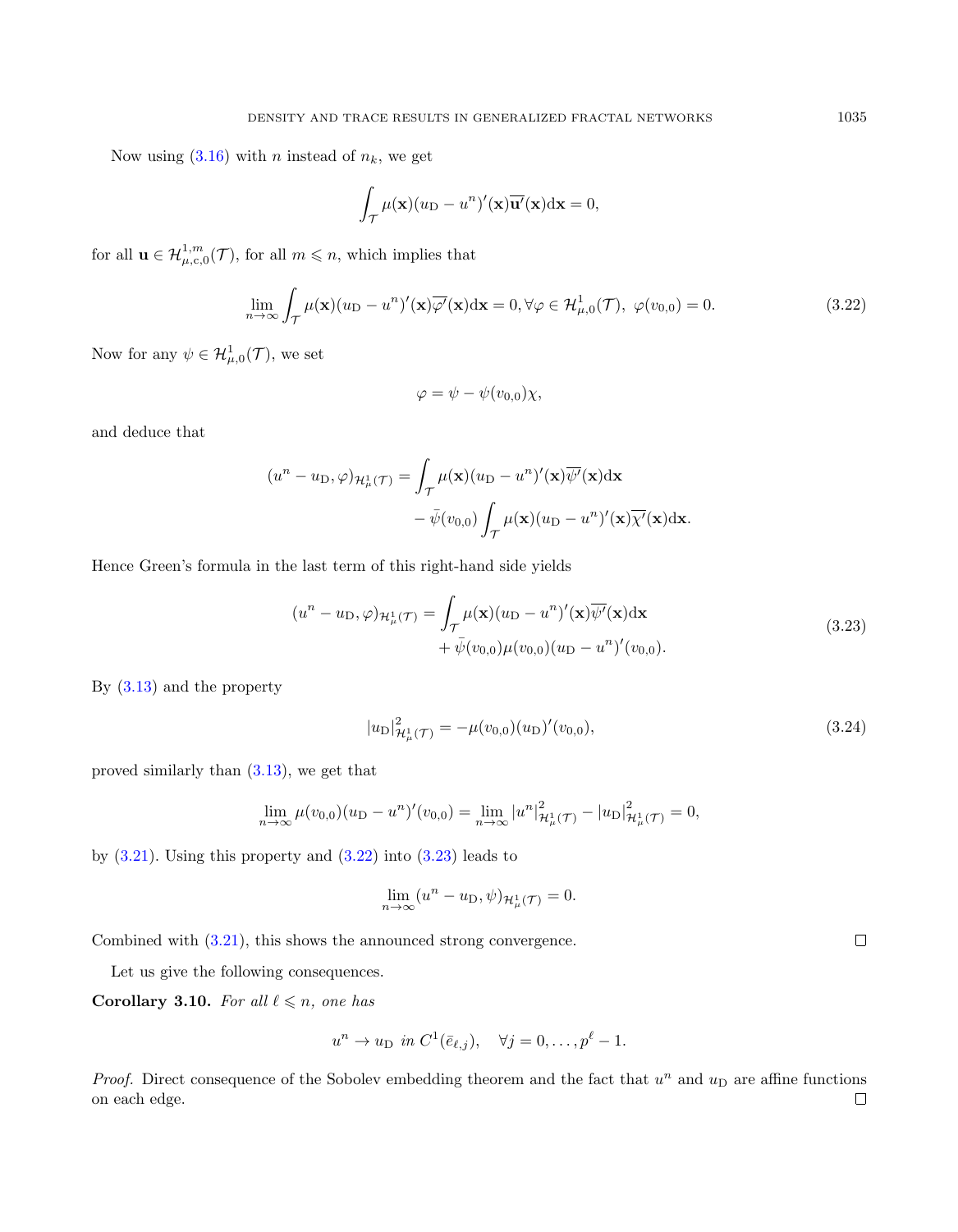<span id="page-13-0"></span>Theorem 3.11. One has

$$
\mathcal{H}^1_{\mu}(\mathcal{T}) = \mathcal{H}^1_{\mu,0}(\mathcal{T}) \quad \iff \quad \lim_{n \to \infty} |u^n| \mathcal{H}^1_{\mu}(\mathcal{T}) = 0. \tag{3.25}
$$

Proof.

 $\Leftarrow$ : Since by assumption  $|u^n|_{\mathcal{H}^1_{\mu}(\mathcal{T})}$  → 0 and since  $u^n(v_{0,0}) = 1$ , we can write that

$$
\lim_{n \to \infty} \|u^n - 1\|_{\mathcal{H}^1_{\mu}(\mathcal{T})} = 0.
$$
\n(3.26)

As  $u^n \in \mathcal{H}_{\mu,c}^1(\mathcal{T})$ , one gets that  $1 \in \mathcal{H}_{\mu,0}^1(\mathcal{T})$ , and  $\mathcal{H}_{\mu}^1(\mathcal{T}) = \mathcal{H}_{\mu,0}^1(\mathcal{T})$  by using Theorem [3.1.](#page-6-4) ⇒: We use a contradiction argument. Assume that

$$
\lim_{n\to\infty}|u^n|_{\mathcal{H}^1_\mu(\mathcal{T})}>0.
$$

Then owing to the relation [\(3.21\)](#page-11-0), one has

 $|u_{\text{D}}|_{\mathcal{H}^{1}_{\mu}(\mathcal{T})}>0,$ 

and therefore the solution  $u_D$  of  $(\mathcal{P}_D)$  is not 1. By relation [\(3.5\)](#page-8-3) of Proposition [3.4](#page-8-4) and Theorem [3.1,](#page-6-4) we conclude that  $\mathcal{H}^1_\mu(\mathcal{T}) \neq \mathcal{H}^1_{\mu,0}(\mathcal{T})$ .  $\Box$ 

#### 3.2.3. Relation with the Liouville property

We start with the definition of harmonic functions on a weighted p-adic tree and then of the Liouville property (see [\[24\]](#page-26-2), Def. 3.2) in the case  $\mu = 1$ ).

**Definition 3.12.** Let  $\mathcal{T} = (\mathcal{V}, \mathcal{E}, \mu)$  be a weighted p-adic tree. A function h on  $\mathcal{T}$  is called harmonic if it is continuous on  $\mathcal T$  and satisfies

$$
\begin{cases}\n(\mu h')' = 0 & \text{in } e_{\ell,j}, \quad 0 \leq j < p^{\ell}, \quad \ell \in \mathbb{N}, \\
[\mu h'] = 0 & \text{on } v_{\ell,j}, \quad 0 \leq j < p^{\ell-1}, \quad \ell \in \mathbb{N} \setminus \{0\}.\n\end{cases} \tag{3.27}
$$

**Definition 3.13.** A weighted p-adic tree  $\mathcal{T} = (\mathcal{V}, \mathcal{E}, \mu)$  is called a Liouville network if and only if every bounded harmonic function on  $\mathcal T$  is constant.

Let us now show the relation of this property with our first necessary and sufficient condition.

Proposition 3.14. We have the following equivalence

$$
u_{\rm D} = 1 \quad \iff \quad \mathcal{T} \text{ is a Liouville network.} \tag{3.28}
$$

*Proof.* The implication  $\Leftarrow$  is direct, since  $u_D$  is harmonic and bounded (it even satisfies  $0 \leq u_D \leq 1$ ) owing to  $(3.11)$  and Corollary [3.10.](#page-12-2) For the converse implication, let us fix a bounded harmonic function h on T. As the assumption is that  $u_D = 1$ , by Proposition [3.4,](#page-8-4) this is equivalent to  $1 \in \mathcal{H}_{\mu,0}^1(\mathcal{T})$ . Hence let us fix a sequence of functions  $(1_n)_{n \in \mathbb{N}} \in \mathcal{H}_{\mu,c}^1(\mathcal{T})$  such that

$$
\|1 - 1_n\|_{\mathcal{H}^1_\mu(\mathcal{T})} \to 0 \quad \text{as } n \to \infty.
$$

Now for any  $n \in \mathbb{N}$ , let us show that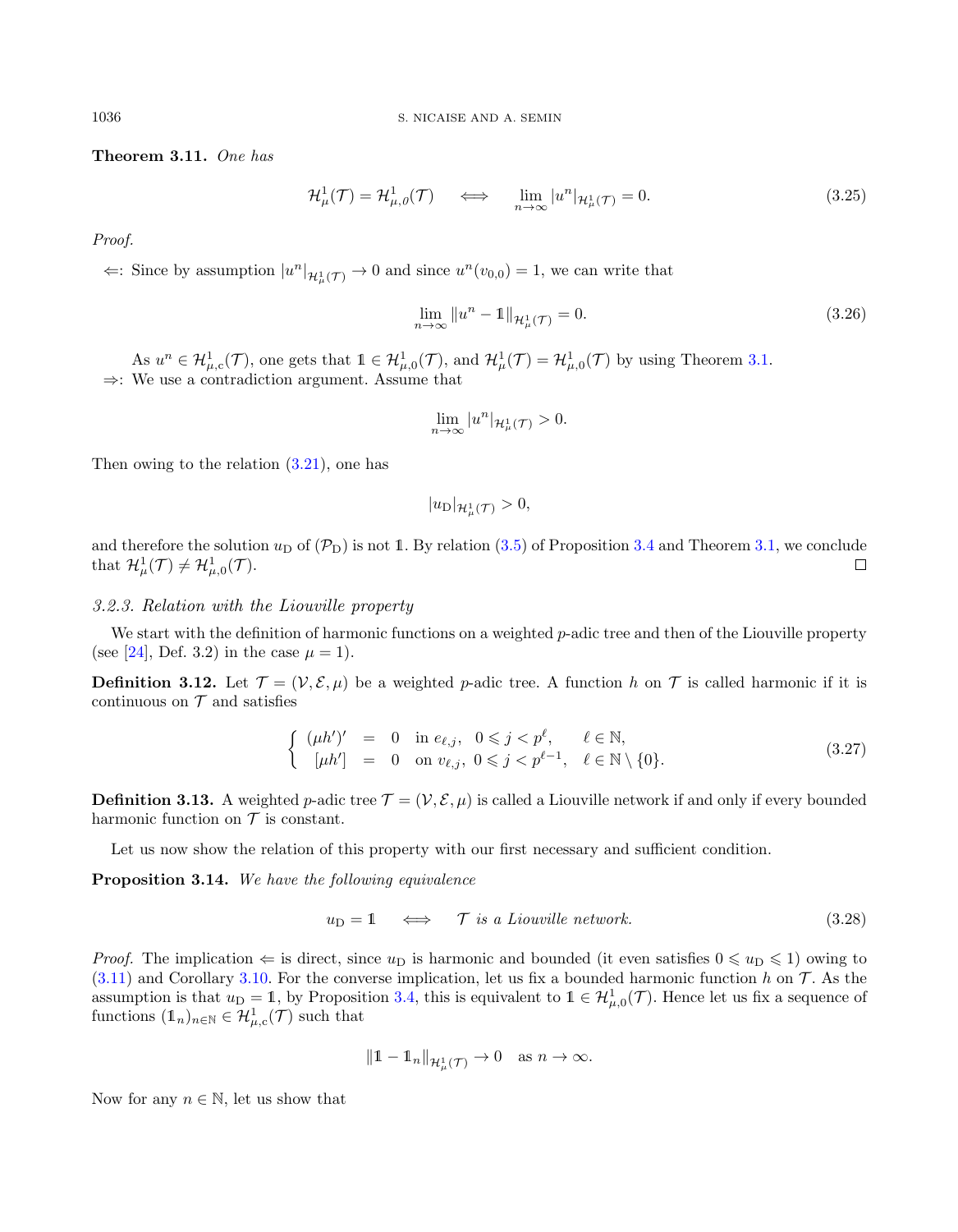$$
\int_{\mathcal{T}} \mu(\mathbf{x})(h'(\mathbf{x}))^2 \mathbb{1}_n^2(\mathbf{x}) d\mathbf{x} = -2 \int_{\mathcal{T}} \mu(\mathbf{x}) h'(\mathbf{x}) \mathbb{1}_n(\mathbf{x}) \mathbb{1}_n'(\mathbf{x}) h(\mathbf{x}) d\mathbf{x} + \mu(v_{0,0}) h'(v_{0,0}) \mathbb{1}_n^2(v_{0,0}) h(v_{0,0}).
$$
 (3.29)

Indeed, we write the left-hand side of [\(3.29\)](#page-14-0) as

$$
\int_{\mathcal{T}} \mu(\mathbf{x})(h)'(\mathbf{x}) \mathbb{1}_n^2(\mathbf{x})(h)'(\mathbf{x}) \mathrm{d}\mathbf{x},
$$

hence a simple consequence of Green's formula on each edge yields

$$
\int_{\mathcal{T}} \mu(\mathbf{x}) (h'(\mathbf{x}))^2 \mathbb{1}_n^2(\mathbf{x}) \mathrm{d}\mathbf{x} = -\int_{\mathcal{T}} (\mu h' \mathbb{1}_n^2)'(\mathbf{x}) h(\mathbf{x}) \mathrm{d}\mathbf{x} + \mu(v_{0,0}) h'(v_{0,0}) \mathbb{1}_n^2(v_{0,0}) h(v_{0,0}),
$$

by noticing that the boundary terms cancel since h satisfies the Kirchoff law at the interior nodes and  $\mathbb{1}_n$  has a compact support. Leibniz's rule yields the conclusion recalling that  $(\mu h')' = 0$  on each edge.

Using Cauchy-Schwarz's inequality in the first term of the right-hand side of [\(3.29\)](#page-14-0), we get

$$
\int_{\mathcal{T}} \mu(\mathbf{x}) (h'(\mathbf{x}))^2 \mathbb{1}_n^2(\mathbf{x}) d\mathbf{x} \leq \mu(v_{0,0}) |h'(v_{0,0})| \mathbb{1}_n^2(v_{0,0}) |h(v_{0,0})|
$$
  
+2  $\left( \int_{\mathcal{T}} \mu(\mathbf{x}) (h')^2(\mathbf{x}) \mathbb{1}_n^2(\mathbf{x}) d\mathbf{x} \right)^{\frac{1}{2}} \left( \int_{\mathcal{T}} \mu(\mathbf{x}) (\mathbb{1}_n')^2(\mathbf{x}) h^2(\mathbf{x}) d\mathbf{x} \right)^{\frac{1}{2}}.$ 

As h is bounded, there exists  $R > 0$  such that

$$
|h(\mathbf{x})| \leq R, \forall \mathbf{x} \in \mathcal{T},
$$

and consequently the next estimate becomes

$$
\int_{\mathcal{T}} \mu(\mathbf{x}) (h'(\mathbf{x}))^2 \mathbb{1}_n^2(\mathbf{x}) d\mathbf{x} \leq \mu(v_{0,0}) |h'(v_{0,0})| \mathbb{1}_n^2(v_{0,0}) |h(v_{0,0})|
$$

$$
+ 2R \left( \int_{\mathcal{T}} \mu(\mathbf{x}) (h')^2(\mathbf{x}) \mathbb{1}_n^2(\mathbf{x}) d\mathbf{x} \right)^{\frac{1}{2}} \left( \int_{\mathcal{T}} \mu(\mathbf{x}) (\mathbb{1}_n')^2(\mathbf{x}) d\mathbf{x} \right)^{\frac{1}{2}}.
$$

By Young's inequality, we deduce that

$$
\frac{1}{2} \int_{\mathcal{T}} \mu(\mathbf{x}) (h'(\mathbf{x}))^2 \mathbf{1}_n^2(\mathbf{x}) d\mathbf{x} \le \mu(v_{0,0}) |h'(v_{0,0})| \mathbf{1}_n^2(v_{0,0}) |h(v_{0,0})|.
$$
  
+2R<sup>2</sup>  $\int_{\mathcal{T}} \mu(\mathbf{x}) (\mathbf{1}_n')^2(\mathbf{x}) d\mathbf{x}.$ 

Since the second term of this right-hand side tends to zero and  $1_n^2(v_{0,0}) \to 1$  as n goes to infty, the left-hand side of this estimate remains bounded uniformly in  $n$ , in other words

$$
\int_{\mathcal{T}} \mu(\mathbf{x}) (h'(\mathbf{x}))^2 \mathbb{1}_n^2(\mathbf{x}) \mathrm{d}\mathbf{x} \lesssim 1, \quad \forall n \in \mathbb{N}.
$$

As

$$
\mu(\mathbf{x})(h'(\mathbf{x}))^2 \mathbb{1}_n^2(\mathbf{x}) \to \mu(\mathbf{x})(h'(\mathbf{x}))^2, \quad \forall \mathbf{x} \in \mathcal{T}, \text{ as } n \to \infty,
$$

<span id="page-14-0"></span>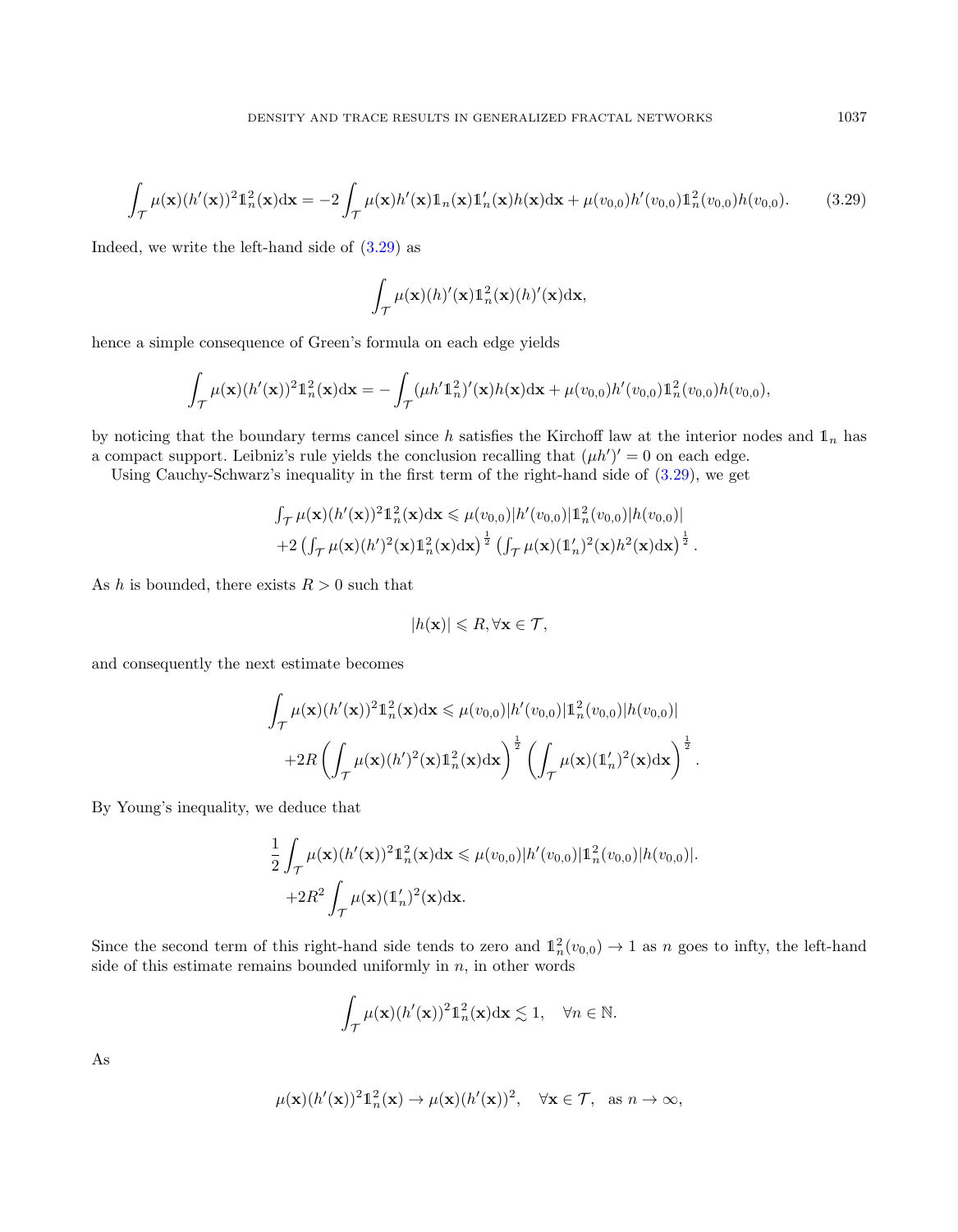by Fatou's Lemma, we deduce that  $\mu(h')^2$  belongs to  $L^1(\mathcal{T})$ . Combined with the boundedness of h, this shows that h belongs to  $\mathcal{H}^1_\mu(\mathcal{T})$ , hence to  $\mathcal{H}^1_{\mu,0}(\mathcal{T})$ . Thanks to Proposition [3.3,](#page-8-5) this directly implies that  $h = h(v_{0,0})u_D =$  $h(v_{0,0})\mathbb{1}$ , hence the conclusion.

#### 3.3. Explicit necessary and sufficient condition

We recall here problem [\(3.8\)](#page-8-0) given in  $\mathcal{H}_{\mu,c}^{1,n}(\mathcal{T})$ , but written under the PDE form: we look for  $u^n \in \mathcal{H}_{\mu}^1(\mathcal{T})$ such that

<span id="page-15-0"></span>
$$
\begin{cases}\n(\mu(u^n)')' = 0 & \text{in } e_{\ell,j}, \ 0 \leq \ell \leq n, \ 0 \leq j < p^{\ell}, \\
[\mu(u^n)'] = 0 & \text{on } v_{\ell,j}, \ 1 \leq \ell \leq n, 0 \leq j < p^{\ell-1}, \\
u^n(v_{0,0}) = 1, & \\
u^n = 0 & \text{in } \mathcal{T} \setminus \mathcal{T}^n.\n\end{cases} \tag{3.30}
$$

On each edge  $e_{\ell,j}$ , we introduce the resistance  $R_{\ell,j}$  given by

$$
R_{\ell,j} = \int_{e_{\ell,j}} \frac{\mathrm{d}\mathbf{x}}{\mu(\mathbf{x})},\tag{3.31}
$$

and the new unknowns

•  $U_{\ell,j}^n = u^n(v_{\ell+1,j}) - u^n(v_{\ell, \lfloor p^{-1}j \rfloor}),$  $\bullet$   $I^{n'}_{\ell,j} = \mu_{\ell,j} (u^n_{\ell,j})'.$ 

This new set of unknowns  $(U_{\ell,j}^n, I_{\ell,j}^n)$  allows us to re-write  $(3.30)$  in the following equivalent form:

- $I_{\ell,j}^n$  is constant on each  $e_{\ell,j}$ ,
- on each edge  $e_{\ell,j}$ , we have  $U_{\ell,j}^n = R_{\ell,j} I_{\ell,j}$ ,
- for any  $j \in \{0, \ldots, p^{n} 1\}$ , we have

<span id="page-15-2"></span>
$$
\sum_{\ell=0}^{n} U_{\ell, \lfloor p^{\ell-n} j \rfloor}^{n} = -1, \tag{3.32}
$$

• for any  $0 \leq \ell \leq n - 1$ , we have

<span id="page-15-1"></span>
$$
I_{\ell,j}^n = \sum_{k=0}^{p-1} I_{\ell+1,pj+k}^n.
$$
\n(3.33)

Note that this last identity [\(3.33\)](#page-15-1) corresponds to the so-called Kirchoff law.

We have actually rewritten problem  $(3.30)$  as a general electrical problem. Let us call  $\mathbb{R}^n$  the equivalent resistance of the finite tree  $\mathcal{T}^n$ . Namely, the global voltage between the entrance and the boundary of the tree is equal to  $-1$ , thanks to relation [\(3.32\)](#page-15-2). The intensity is equal to the intensity in the main edge  $e_{0,0}$  and Ohm law gives

$$
-1 = R^n I_{0,0}^n. \tag{3.34}
$$

Now, using the definition of  $I_{0,0}^n$  and relation  $(3.13)$  of Proposition [3.7](#page-9-5) gives

$$
|u^n|_{\mathcal{H}_\mu^1(\mathcal{T})}^2 = (R^n)^{-1} \,. \tag{3.35}
$$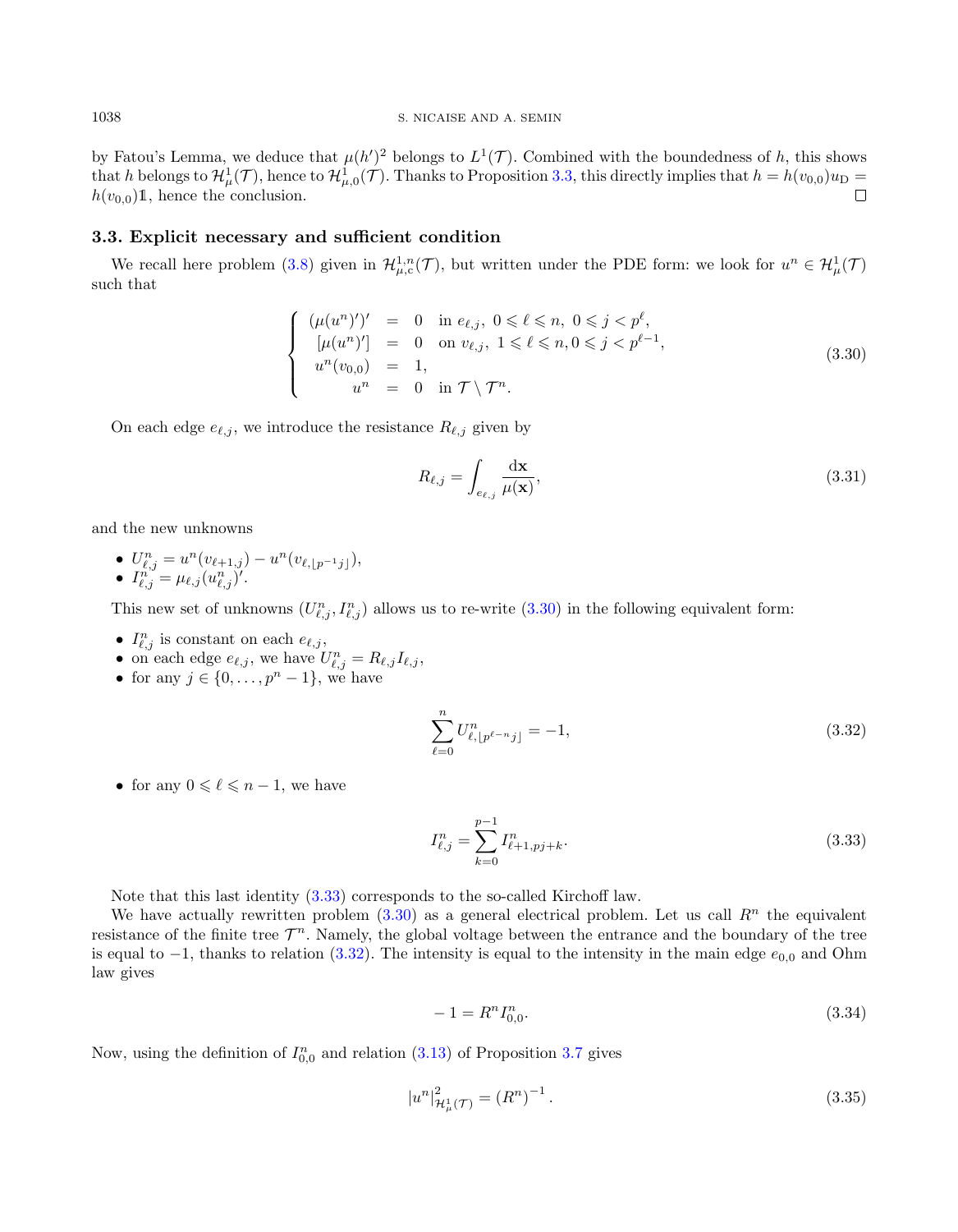Lemma [3.8](#page-9-3) already gives that  $R^n$  is a non decreasing sequence. Then, according to Theorem [3.11,](#page-13-0) we have the following theorem:

<span id="page-16-2"></span>**Theorem 3.15** (Explicit necessary and sufficient condition). One has

<span id="page-16-1"></span>
$$
\mathcal{H}^1_{\mu}(\mathcal{T}) = \mathcal{H}^1_{\mu,0}(\mathcal{T}) \quad \iff \quad \lim_{n \to \infty} R^n = +\infty. \tag{3.36}
$$

<span id="page-16-6"></span>Corollary 3.16. One has

$$
\mathbb{1} \in \mathcal{H}^1_{\mu,\theta}(\mathcal{T}) \quad \Longleftrightarrow \quad \lim_{n \to \infty} R^n = +\infty. \tag{3.37}
$$

Proof. Direct consequence of the previous Theorem and of Theorem [3.1.](#page-6-4)

Let us finish this subsection by an explicit expression for the equivalent resistance  $R<sup>n</sup>$  in terms of the local resistances  $R_{\ell,j}$ .

Proposition 3.17 (Equivalent resistance). One has

<span id="page-16-0"></span>
$$
R^{n} = R_{0,0} + \left(\sum_{j_1=0}^{p-1} \left(R_{1,j_1} + \left(\sum_{j_2=0}^{p-1} \left(R_{2,pj_1+j_2} + \ldots + \sum_{j_n=0}^{p-1} R_{n,\sum_{k=1}^n p^{n-k} j_k}^{-1}\right)^{-1}\right)^{-1}\right)^{-1}\right)^{-1}.
$$
 (3.38)

Proof. The proof is very technical and will be only sketched here, see ([\[20\]](#page-25-10) p. 27) for a similar argument. It is proved by induction on n. For  $n = 0$ , the formula [\(3.38\)](#page-16-0) is easily checked as  $u^0(\mathbf{x}) = 1 - \frac{\mathbf{x}}{L_{0,0}}$ . Now, given  $n \geq 1$ , let us assume that we have proven formula [\(3.38\)](#page-16-0) for any resistive tree with  $n-1$  generations. Given  $j \in \{0, \ldots, p^{n-1}-1\}$ , we consider subtree of  $\mathcal{T}^n$  starting from  $e_{n-1,j}$ . Since all resistances  $R_{n,pj+k}$ , for  $0 \leq k \leq p-1$  are in parallel, we can use an equivalent resistance equal to their harmonic sum (inverse of sum of inverses), and we add with  $R_{n-1,j}$ , to get

$$
R_{n-1,j} + \left(\sum_{k=0}^{p-1} (R_{n,pj+k})^{-1}\right)^{-1},
$$

which is nothing else than the last term in  $(3.38)$ .

#### 3.4. A characterization of the necessary and sufficient condition in some particular cases

Relation [\(3.36\)](#page-16-1) of Theorem [3.15](#page-16-2) gives an intrinsic condition to determine if  $\mathcal{H}^1_\mu(\mathcal{T}) = \mathcal{H}^1_{\mu,0}(\mathcal{T})$  or not, but computation of  $R^n$  with the help of formula [\(3.38\)](#page-16-0) is rather difficult. However, in some particular cases, we can simplify this formula. The first precise statement is the following one.

<span id="page-16-5"></span>**Proposition 3.18.** Let us assume that there exists a sequence  $(M_n)_{n\in\mathbb{N}}$  of positive real numbers such that, for any  $n \in \mathbb{N}$  and for any  $0 \leqslant j \leqslant p^{n-1}$ , one has

<span id="page-16-3"></span>
$$
\left(\sum_{k=0}^{p-1} R_{n+1,pj+k}^{-1}\right)^{-1} = M_n R_{n,j}.
$$
\n(3.39)

Then

<span id="page-16-4"></span>
$$
R^{n} = R_{0,0} \left( \sum_{m=0}^{n} \prod_{\ell=0}^{m-1} M_{\ell} \right),
$$
\n(3.40)

 $\Box$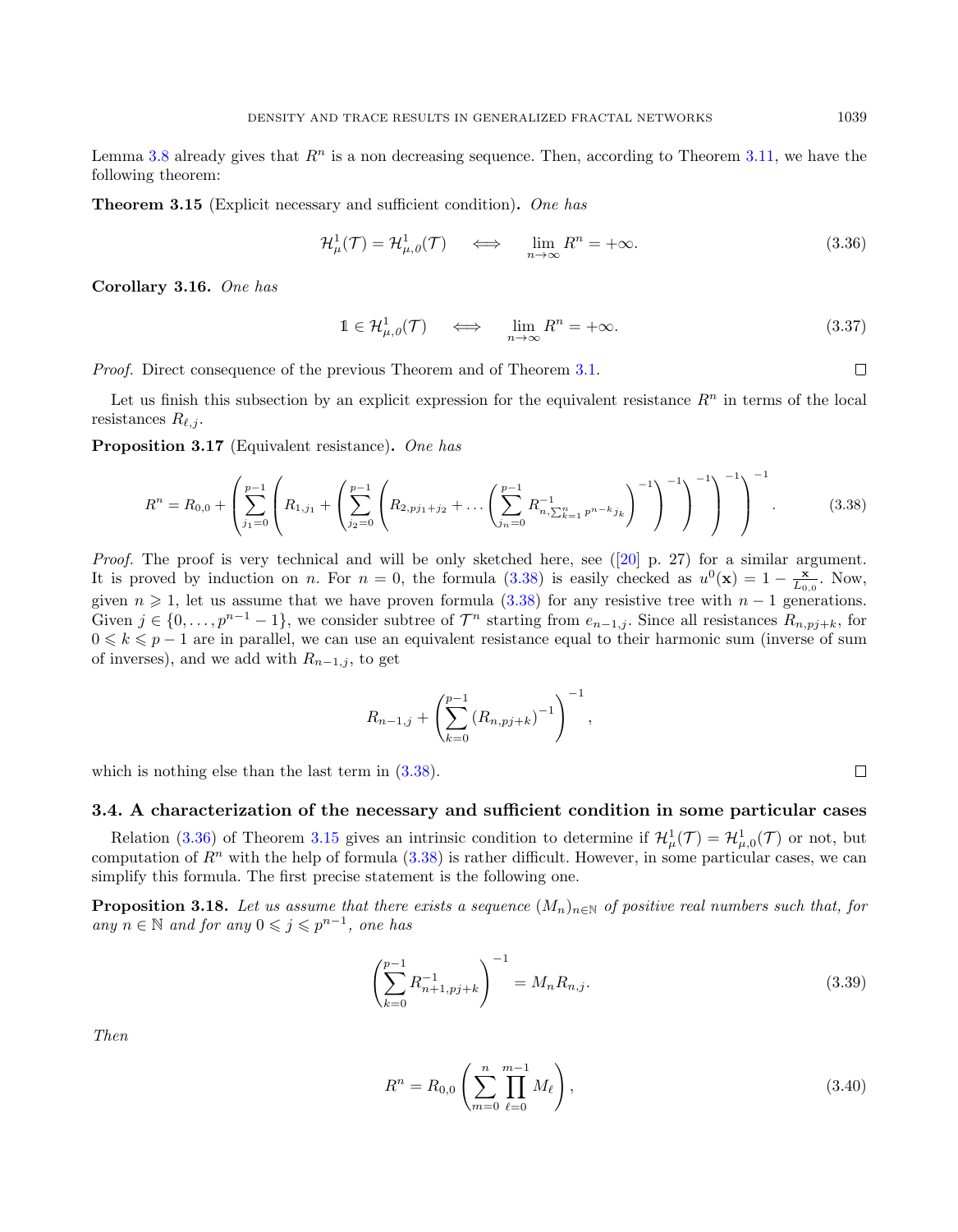with the convention

$$
\prod_{\ell=0}^{-1} M_\ell = 1.
$$

*Proof.* The proof is easily done by finite reversal reccurence on n. First, we use [\(3.39\)](#page-16-3) for  $n = n - 1$  to write, for any  $0 \leqslant j < p^{n-1}$ :

$$
R_{n-1,j} + \left(\sum_{k=0}^{p-1} (R_{n,pj+k})^{-1}\right)^{-1} = R_{n-1,j} + M_{n-1}R_{n-1,j}
$$

$$
= R_{n-1,j}(1 + M_{n-1}).
$$

Then, we use again [\(3.39\)](#page-16-3) for  $n = n - 2$  and we use the previous relation to write, for any  $0 \leq j \leq p^{n-2}$ .

$$
R_{n-2,j} + \left(\sum_{k=0}^{p-1} (R_{n-1,pj+k}(1+M_{n-1}))^{-1}\right)^{-1} = R_{n-2,j} + (1+M_{n-1}) \left(\sum_{k=0}^{p-1} R_{n-1,pj+k}^{-1}\right)^{-1}
$$
  
=  $R_{n-2,j} + M_{n-2}(1+M_{n-1})R_{n-2,j}$   
=  $R_{n-2,j}(1+M_{n-2}+M_{n-2}M_{n-1}).$ 

Using a finite induction gives [\(3.40\)](#page-16-4).

**Remark 3.19.** The assumption  $(3.39)$  of Proposition [3.18](#page-16-5) says that  $M_n$  is independent of j.

**Remark 3.20.** Consider the case of a self-similar p-adic tree [\[16,](#page-25-17) [17\]](#page-25-16), namely assume that there exist p direct similitudes  $\sigma_0, \sigma_1, \ldots, \sigma_{p-1}$  of respective amplitude  $\alpha_0, \alpha_1, \ldots, \alpha_{p-1}$  such that

$$
\mathcal{T} = e_{0,0} \cup \bigcup_{k=0}^{p-1} \sigma_k(\mathcal{T}),
$$

and that there exist p positive constants  $\mu_0, \mu_1, \ldots, \mu_{p-1}$  such that

$$
\mu\circ\sigma_k=\mu_k\mu.
$$

In this case, we can easily see that

$$
M_n = \left(\sum_{i=0}^{p-1} \frac{\mu_i}{\alpha_i}\right)^{-1},
$$

and then

$$
R^{n} = \sum_{m=0}^{n} \left( \sum_{i=0}^{p-1} \frac{\mu_{i}}{\alpha_{i}} \right)^{-m}
$$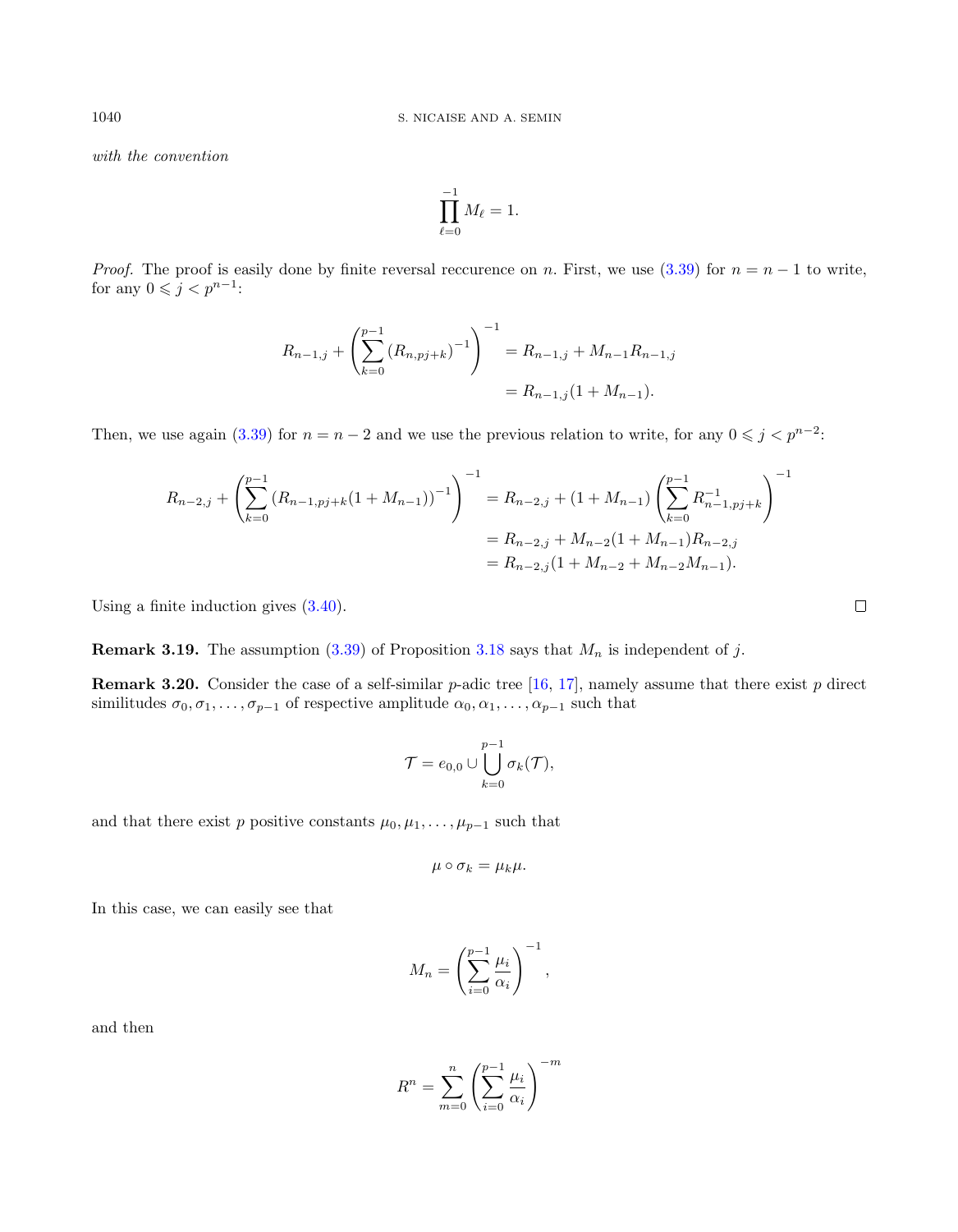which, combined with Theorem [3.15,](#page-16-2) gives the result  $(17)$  Prop. 3.11 and Thm. 3.13)

$$
\mathcal{H}^1_\mu(\mathcal{T}) = \mathcal{H}^1_{\mu,0}(\mathcal{T}) \quad \iff \quad \sum_{i=0}^{p-1} \frac{\mu_i}{\alpha_i} \leq 1.
$$

<span id="page-18-1"></span>**Proposition 3.21.** Let us assume that for all  $\ell \in \mathbb{N}$  there exists  $\mu_{\ell} > 0$  such that

$$
\int_{e_{\ell,j}} \frac{\mathrm{d}x}{\mu_{\ell,j}(x)} = \frac{L_{\ell,j}}{\mu_{\ell,j}} = \mu_{\ell}^{-1}, \forall j = 0, \cdots, p^{\ell} - 1.
$$
\n(3.41)

Then

$$
R^n = \sum_{\ell=0}^n p^{-\ell} \mu_{\ell}^{-1}.
$$
\n(3.42)

Proof. Direct consequence of [\(3.38\)](#page-16-0) and of the fact that

$$
R_{\ell,j} = \mu_{\ell}^{-1}, \forall j = 0, \cdots, p^{\ell} - 1.
$$

<span id="page-18-2"></span>Corollary 3.22. Under the assumption of Proposition [3.21,](#page-18-1) one has

$$
\mathcal{H}^1_\mu(\mathcal{T}) = \mathcal{H}^1_{\mu,\theta}(\mathcal{T}) \quad \iff \quad \sum_{\ell=0}^\infty p^{-\ell} \mu_\ell^{-1} \ \text{diverges.}
$$

In the case  $p = 2$ , Corollary [3.22](#page-18-2) is nothing else than the continuous version of Theorem 2.12 of [\[19\]](#page-25-5). The fact that this necessary and sufficient condition is the same than the one from Theorem 2.12 of [\[19\]](#page-25-5) simply follows from the fact that  $u^n$  is affine on each edge. Hence  $u^n$  can also be seen as the solution of the discrete Dirichlet problem.

## 4. Trace results

<span id="page-18-0"></span>In this section, we consider a weighted p-adic tree  $\mathcal{T} = (\mathcal{V}, \mathcal{E}, \mu)$ , and we clarify how to define a trace at infinity

<span id="page-18-3"></span>**Definition 4.1.** We call *p*-recursive partition of the unit interval a sequence of real numbers  $\gamma_{p,j}^n \in [0,1]$  defined for  $n \geq 1$  and  $0 \leq j \leq p^{n-1}$  such that

- $\gamma_{p,0}^n = 0$  for any  $n \geq 1$ ,
- $\gamma_{p,p^{n-1}}^n = 1$  for any  $n \geq 1$ ,
- $\gamma_{p,j}^n \leq \gamma_{p,j+1}^n$ , for all  $0 \leqslant j < p^{n-1}$ ,
- $\gamma_{p,pj}^{n+1} = \gamma_{p,j}^n$  for any  $n \geq 1$  and for any  $0 \leqslant j \leqslant p^{n-1}$ .

**Remark 4.2.** According to the definition of  $p$ -recursive partition, we can make the two following remarks:

- the set of intervals  $\left[\gamma_{p,j}^n, \gamma_{p,j+1}^n\right], 0 \leqslant j < p^{n-1}$ , gives a subdivision of  $]0,1[,$
- moreover, the set of intervals  $\left|\gamma_{p,pj+k}^{n+1},\gamma_{p,pj+k+1}^{n+1}\right|, 0 \leqslant k < p$  gives a subdivision of  $\left|\gamma_{p,j}^n,\gamma_{p,j+1}^n\right|$ .

**Definition 4.3.** Given  $\gamma = (\gamma_{p,j}^n)_{n \geqslant 1,0 \leqslant j \leqslant p^{n-1}}$  a *p*-recursive partition of the unit interval, we can define the following trace operators: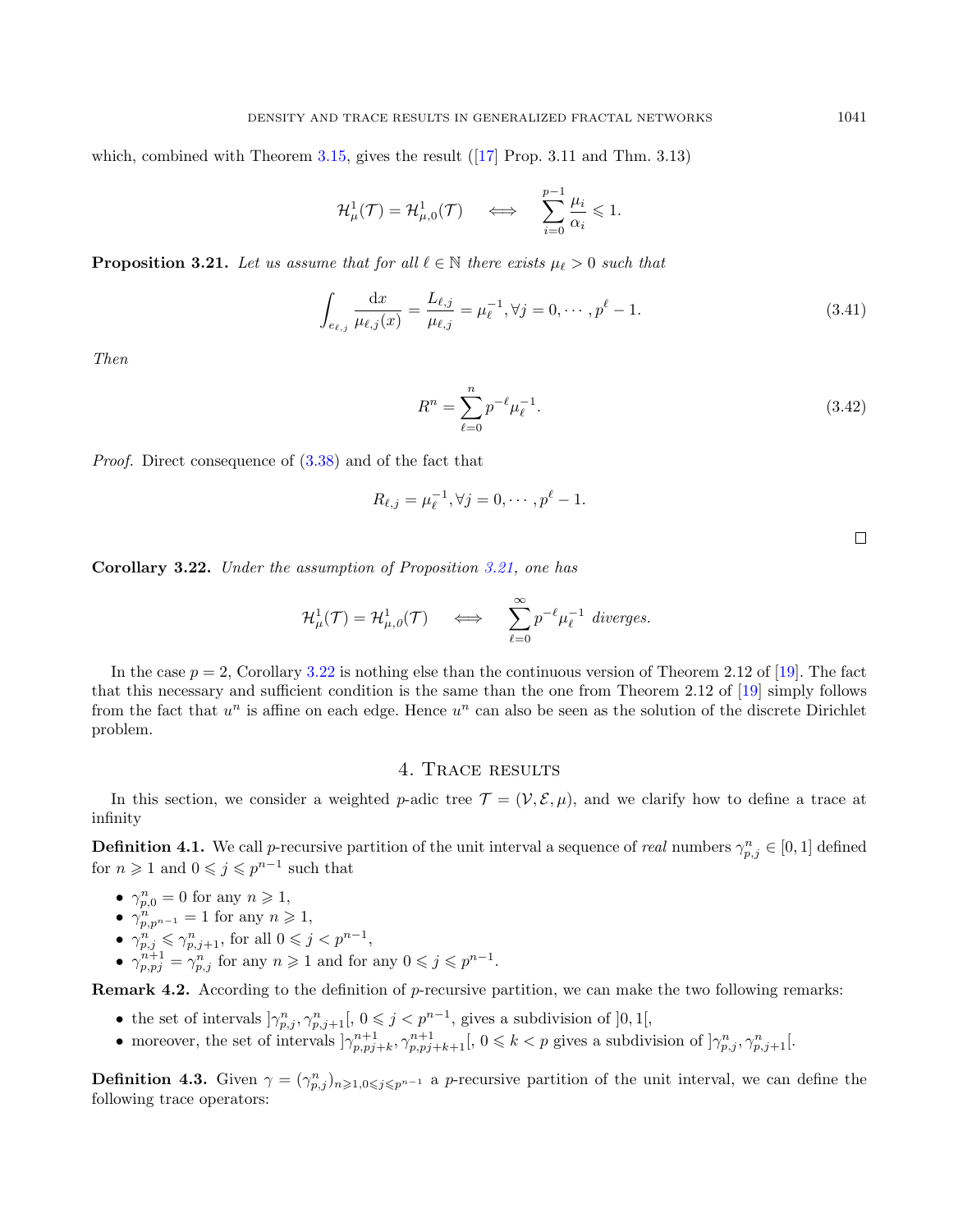

Figure 4. Example of 2-recursive partition

• the *n*th trace operator  $T_{\gamma}^n$  defined as follows: for  $u \in H^1_{\mu}(\mathcal{T})$ , we define  $T_{\gamma}^n(u) \in L^2([0,1])$  as

$$
T_{\gamma}^{n}(u)(x) = u(v_{n,j}), \quad \forall x \in \left] \gamma_{p,j}^{n}, \gamma_{p,j+1}^{n} \right[,
$$
\n(4.1)

• the trace operator  $T_\gamma^{\infty}(u)$  defined as the limit of  $T_\gamma^n(u)$  in  $L^2(]0,1[)$ , as n goes to infinity (if it exists).

**Remark 4.4.** For any choice of  $\gamma$ , one always has  $T_{\gamma}^{\infty}(1) = 1$ .

**Proposition 4.5.** If  $\mathbb{1} \in \mathcal{H}^1_{\mu,0}(\mathcal{T})$ , then there exists no p-recursive partition  $\gamma$  of the unit interval such that  $T^{\infty}_{\gamma}$ is continuous from  $\mathcal{H}^1_\mu(\mathcal{T})$  to  $L^2([0,1])$ .

*Proof.* Assume that  $1 \in H^1_{\mu,0}(\mathcal{T})$ , and let  $\gamma$  be a *p*-recursive partition of the unit interval. By hypothesis, there exists a sequence  $(\mathbb{1}_n) \in \mathcal{H}_{\mu,c}^{T}(\mathcal{T})$  such that

$$
\|1 - 1_n\|_{\mathcal{H}^1_\mu(\mathcal{T})} \to 0, \quad \text{as } n \to \infty.
$$

Now, it is easy to see that, for a given  $n, T^{\infty}_{\gamma}(1 - 1) = 1$ , then

$$
||T^{\infty}_{\gamma}(\mathbb{1}-\mathbb{1}_n)||_{\mathbf{L}^2([0,1[)}=1 \not\to 0, \quad \text{as } n \to \infty.
$$

In view of the previous Proposition and Corollary [3.16,](#page-16-6) a trace result is only available if we assume that

<span id="page-19-0"></span>
$$
R = \lim_{n \to \infty} R^n < \infty. \tag{4.2}
$$

Before considering the general case, let us mention that for dyadic trees satisfying the assumptions of Corollary [3.22](#page-18-2) with  $\mu_{\ell} = \mu_0 \alpha^{-\ell}$ , for some  $\alpha \in ]0, 2[$ , and combining Lemma [2.15](#page-5-2) with Theorem 4.11 of [\[19\]](#page-25-5) (based on a multiscale analysis and the above choice of  $\mu_{\ell}$ ), one deduces that there exists a 2-recursive partition  $\gamma$  of [0, 1] such that  $T_{\gamma}^{\infty}$  is continuous from  $\mathcal{H}^{1}_{\mu}(\mathcal{T})$  to  $H^{s'}([0,1])$  (hence into  $L^{2}(]0,1[)$ ) with  $s'=s$  if  $s = \frac{1-\ln \alpha / \ln 2}{2} < \frac{1}{2}$  and  $s' < \frac{1}{2}$  else. Note that in such a situation, for any  $u \in \mathcal{H}^1_\mu(\mathcal{T})$ , its trace  $T_\gamma^\infty u$  is not continuous in general as  $s'$  is always strictly smaller than  $\frac{1}{2}$ . Our goal is to show a similar result under the sole assumption [\(4.2\)](#page-19-0), since in such a case, we cannot use a multiscale analysis, in a first attempt we will restrict ourselves to the case  $s' = 0$ .

To prove our trace result, we note that the identities  $(3.13)$  and  $(3.24)$  and the assumption  $(4.2)$  yield the identity

$$
|u_{\rm D}|^2_{\mathcal{H}^1_{\mu}(\mathcal{T})} = \frac{1}{R},
$$

which implies that

<span id="page-19-1"></span>
$$
-\mu(v_{0,0})(u_{\text{D}})'(v_{0,0}) = \frac{1}{R}.\tag{4.3}
$$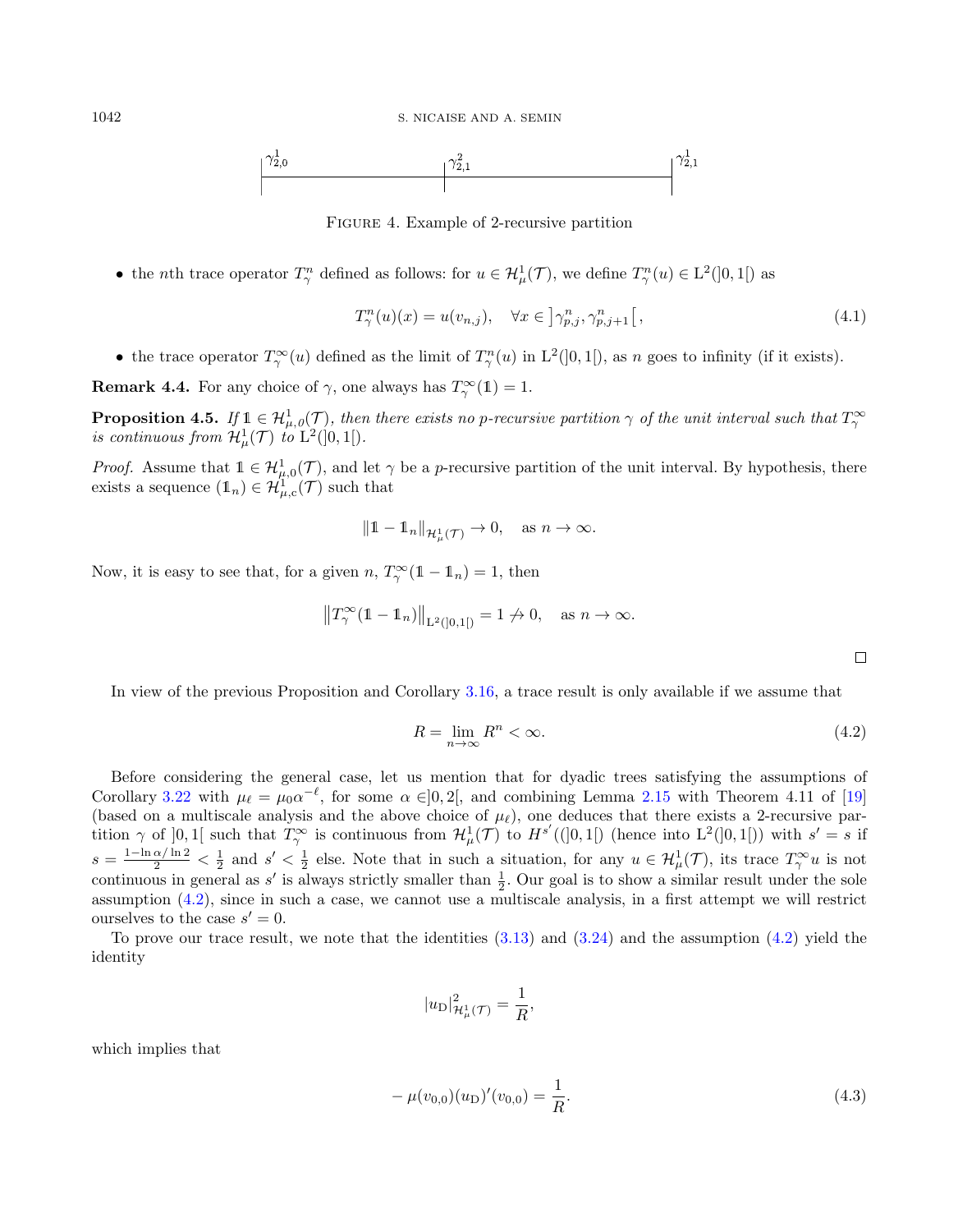**Lemma 4.6.** For any  $u \in \mathcal{H}^1_\mu(\mathcal{T})$  real valued and all  $n \in \mathbb{N}$ , one has

<span id="page-20-0"></span>
$$
\int_{\mathcal{T}^n} \mu(\mathbf{x}) u'_{\mathcal{D}}(\mathbf{x}) (u^2)'(\mathbf{x}) d\mathbf{x} = \sum_{j=0}^{p^n - 1} \mu_{n,j} u'_{\mathcal{D},n,j} |u(v_{n+1,j})|^2
$$
\n
$$
-\mu(v_{0,0}) u'_{\mathcal{D}}(v_{0,0}) |u(v_{0,0})|^2,
$$
\n(4.4)

where, here and below,  $u_{D,n,j}$  means the restrition of  $u_D$  to the edge  $e_{n,j}$ .

*Proof.* Simple consequence of Green's formula recalling that  $(\mu u_D')' = 0$  on each edge.

By the identity  $(4.3)$ , the identity  $(4.4)$  can be equivalently written as

$$
-\sum_{j=0}^{p^{n}-1} \mu_{n,j} u'_{D,n,j} |u(v_{n+1,j})|^2 = -\int_{\mathcal{T}^n} \mu(\mathbf{x}) u'_{D}(\mathbf{x}) (u^2)'(\mathbf{x}) d\mathbf{x} + \frac{1}{R} |u(v_{0,0})|^2.
$$

Hence by Leibniz's rule, one obtains

−

$$
-\sum_{j=0}^{p^{n}-1} \mu_{n,j} u'_{D,n,j} |u(v_{n+1,j})|^{2} = -2 \int_{\mathcal{T}^{n}} \mu(\mathbf{x}) u'_{D}(\mathbf{x}) u'(\mathbf{x}) d\mathbf{x} + \frac{1}{R} |u(v_{0,0})|^{2}
$$

and by Cauchy-Schwarz's inequality we get

$$
-\sum_{j=0}^{p^n-1} \mu_{n,j} u'_{D,n,j} |u(v_{n+1,j})|^2 \leq \frac{1}{R} |u(v_{0,0})|^2 + 2\left(\int_{\mathcal{T}^n} \mu(\mathbf{x}) |u'_{D}(\mathbf{x})|^2 |u(\mathbf{x})|^2 d\mathbf{x}\right)^{\frac{1}{2}} \left(\int_{\mathcal{T}^n} \mu(\mathbf{x}) |u'(\mathbf{x})|^2 d\mathbf{x}\right)^{\frac{1}{2}}.
$$
 (4.5)

Hence if we are able to show that

<span id="page-20-2"></span>
$$
\int_{\mathcal{T}^n} \mu(\mathbf{x}) |u'_{\mathcal{D}}(\mathbf{x})|^2 |u(\mathbf{x})|^2 d\mathbf{x} \lesssim \|u\|_{\mathcal{H}^1_{\mu}(\mathcal{T})}^2,
$$
\n(4.6)

the previous estimate will become

<span id="page-20-3"></span>
$$
-\sum_{j=0}^{p^n-1} \mu_{n,j} u'_{D,n,j} |u(v_{n+1,j})|^2 \lesssim ||u||^2_{\mathcal{H}^1_{\mu}(\mathcal{T})},\tag{4.7}
$$

and consequently the candidates for the lenghts  $\ell_{p,j}^{n+1}$  are

$$
\ell_{p,j}^{n+1} = -\beta \mu_{n,j} u'_{D,n,j},
$$

with  $\beta > 0$  that is chosen so that

<span id="page-20-1"></span>
$$
\sum_{j=0}^{p^n - 1} \ell_{p,j}^{n+1} = 1.
$$
\n(4.8)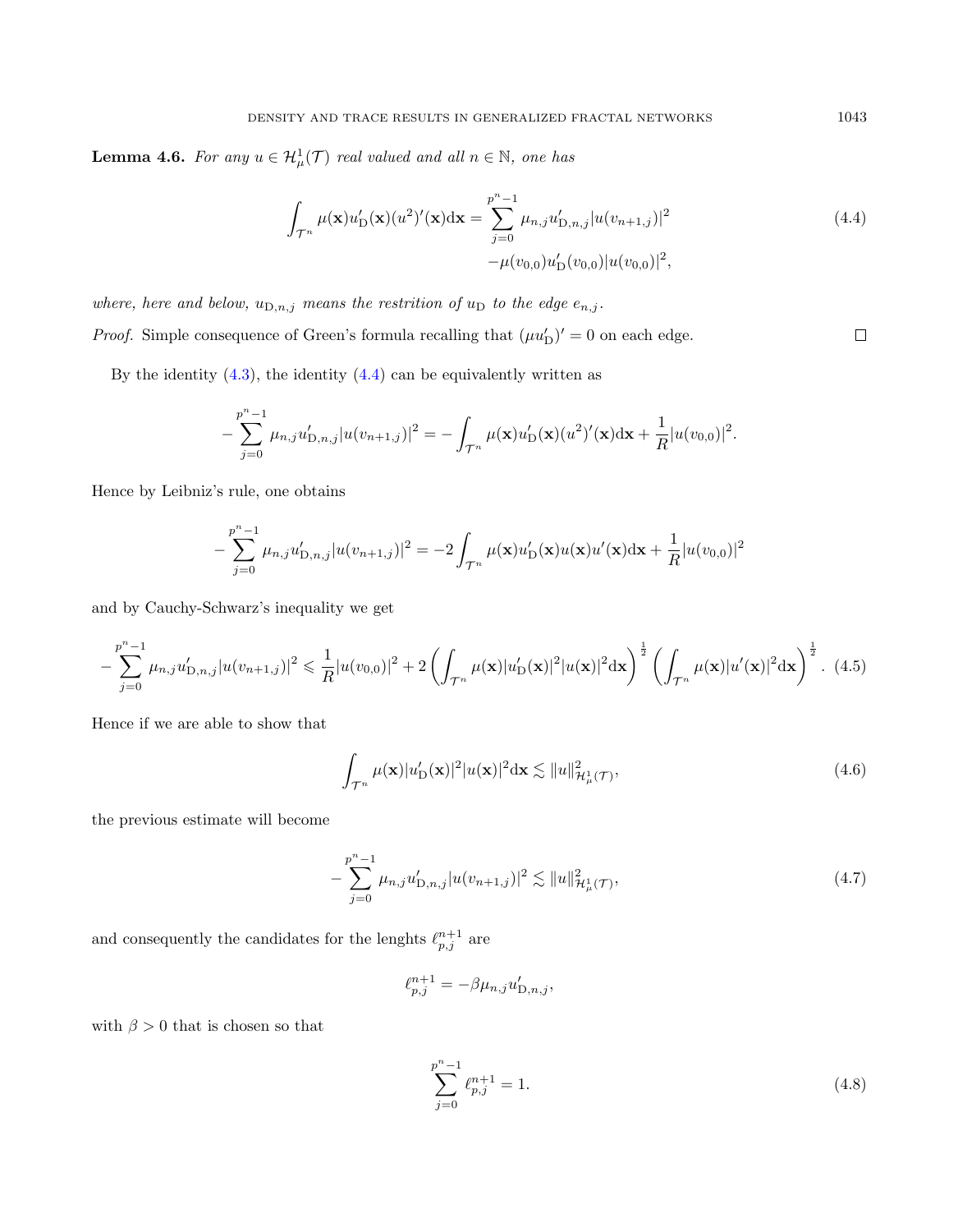Indeed taking  $u = 1$  in  $(4.4)$ , we find that

$$
\sum_{j=0}^{p^{n}-1} \mu_{n,j} u'_{D,n,j} - \mu(v_{0,0}) u'_{D}(0) = 0,
$$

and again by [\(4.3\)](#page-19-1) we find that

$$
-\sum_{j=0}^{p^{n}-1} \mu_{n,j} u'_{D,n,j} = \frac{1}{R}.
$$

Hence the choice  $\beta = R$  leads to [\(4.8\)](#page-20-1).

It then remains to prove  $(4.6)$ , for that purpose, we start with the next result.

**Lemma 4.7.** For any  $\varphi \in \mathcal{H}^1_\mu(\mathcal{T})$  real valued with  $\varphi(v_{0,0}) = 0$ , one has

<span id="page-21-0"></span>
$$
\int_{\mathcal{T}^n} \mu(\mathbf{x})((u^n)'(\mathbf{x}))^2 \varphi^2(\mathbf{x}) d\mathbf{x} = -2 \int_{\mathcal{T}^n} \mu(\mathbf{x}) (u^n)'(\mathbf{x}) \varphi(\mathbf{x}) \varphi'(\mathbf{x}) u^n(\mathbf{x}) d\mathbf{x}.
$$
\n(4.9)

Proof. We write the left-hand side of [\(4.9\)](#page-21-0) as

$$
\int_{\mathcal{T}^n} \mu(\mathbf{x})(u^n)'(\mathbf{x})\varphi^2(\mathbf{x})(u^n)'(\mathbf{x})\mathrm{d}\mathbf{x},
$$

hence a simple consequence of Green's formula on each edge yields

$$
\int_{\mathcal{T}^n} \mu(\mathbf{x})((u^n)'(\mathbf{x}))^2 \varphi^2(\mathbf{x}) \mathrm{d}\mathbf{x} = -\int_{\mathcal{T}^n} (\mu(u^n)'\varphi^2)'(\mathbf{x})u^n(\mathbf{x}) \mathrm{d}\mathbf{x},
$$

by noticing that the boundary terms cancel since  $u^n$  satisfies the Kirchoff law at the interior nodes,  $u^n$  is zero at the nodes  $v_{n+1,j}$  and  $\varphi(v_{0,0}) = 0$ . Leibniz's rule yields the conclusion recalling that  $(\mu(u^n))' = 0$  on each edge.  $\Box$ 

**Corollary 4.8.** For any  $\varphi \in H^1_\mu(\mathcal{T})$  real valued with  $\varphi(v_{0,0}) = 0$ , one has

<span id="page-21-1"></span>
$$
\int_{\mathcal{T}} \mu(\mathbf{x}) (u'_{\mathcal{D}}(\mathbf{x}))^2 \varphi^2(\mathbf{x}) d\mathbf{x} \leqslant 4 \int_{\mathcal{T}} \mu(\mathbf{x}) (\varphi')^2(\mathbf{x}) d\mathbf{x} = 4|\varphi|_{\mathcal{H}^1_{\mu}(\mathcal{T})}^2.
$$
\n(4.10)

Proof. Indeed by Cauchy-Schwarz's inequality [\(4.9\)](#page-21-0) implies

$$
\int_{\mathcal{T}^n} \mu(\mathbf{x})((u^n)'(\mathbf{x}))^2 \varphi^2(\mathbf{x}) \mathrm{d}\mathbf{x} \leqslant 2 \left( \int_{\mathcal{T}^n} \mu(\mathbf{x})((u^n)'(\mathbf{x}))^2 \varphi^2(\mathbf{x}) \mathrm{d}\mathbf{x} \right)^{\frac{1}{2}} \left( \int_{\mathcal{T}^n} \mu(\mathbf{x}) (\varphi'(\mathbf{x}))^2 (u^n(\mathbf{x}))^2 \mathrm{d}\mathbf{x} \right)^{\frac{1}{2}}.
$$

By simplification and using  $(3.11)$ , one gets

$$
\int_{\mathcal{T}^n} \mu(\mathbf{x})((u^n)'(\mathbf{x}))^2 \varphi^2(\mathbf{x}) \mathrm{d}\mathbf{x} \leqslant 4 \int_{\mathcal{T}^n} \mu(\mathbf{x}) (\varphi')^2(\mathbf{x}) \mathrm{d}\mathbf{x}.
$$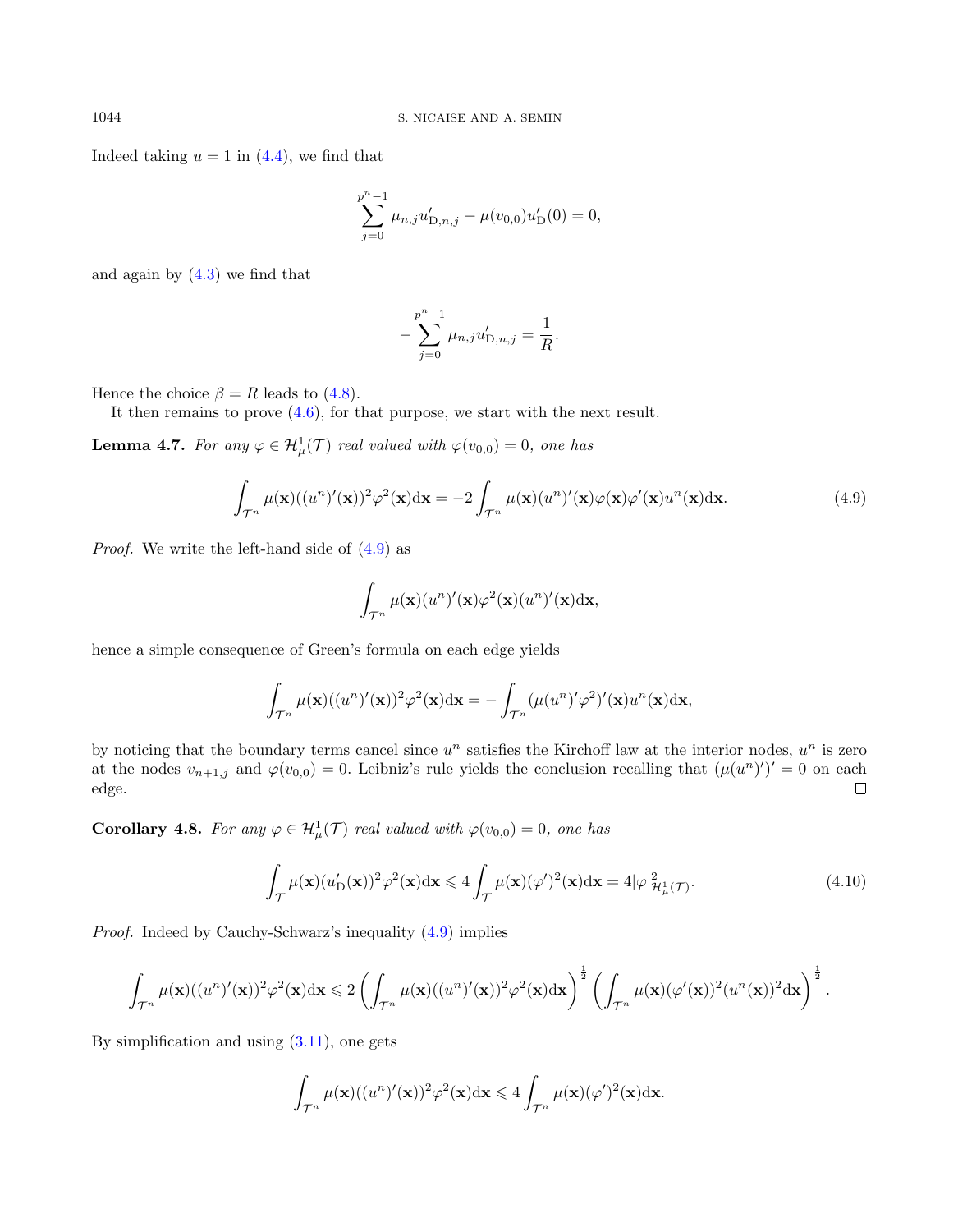In particular, for all  $m \leq n$ , it holds

$$
\int_{\mathcal{T}^m} \mu(\mathbf{x})((u^n)'(\mathbf{x}))^2 \varphi^2(\mathbf{x}) \mathrm{d}\mathbf{x} \leq 4 \int_{\mathcal{T}} \mu(\mathbf{x}) (\varphi')^2(\mathbf{x}) \mathrm{d}\mathbf{x}.
$$

For a fixed m, passing to the limit in n and using Corollary [3.10,](#page-12-2) one finds that

$$
\int_{\mathcal{T}^m} \mu(\mathbf{x})((u_D)'(\mathbf{x}))^2 \varphi^2(\mathbf{x}) \mathrm{d}\mathbf{x} \leq 4 \int_{\mathcal{T}} \mu(\mathbf{x}) (\varphi')^2(\mathbf{x}) \mathrm{d}\mathbf{x}.
$$

This estimate and the application of Fatou's Lemma lead to [\(4.10\)](#page-21-1).

**Corollary 4.9.** For any  $\varphi \in \mathcal{H}^1_\mu(\mathcal{T})$  real valued, one has

<span id="page-22-0"></span>
$$
\int_{\mathcal{T}} \mu(\mathbf{x}) |u'_{\mathcal{D}}(\mathbf{x})|^2 |\varphi(\mathbf{x})|^2 d\mathbf{x} \lesssim ||\varphi||_{\mathcal{H}^1_{\mu}(\mathcal{T})}^2,
$$
\n(4.11)

in particular  $(4.6)$  holds for all n.

*Proof.* As usual, we split up  $\varphi$  in the form

$$
\varphi = \varphi(v_{0,0})\chi + \psi,
$$

with  $\psi \in \mathcal{H}^1_\mu(\mathcal{T})$  real valued with  $\psi(v_{0,0}) = 0$ . Hence by [\(4.10\)](#page-21-1), we have

$$
\int_{\mathcal{T}} \mu(\mathbf{x}) |u'_{\mathcal{D}}(\mathbf{x})|^2 |\varphi(\mathbf{x})|^2 d\mathbf{x} \leq 2(\varphi(v_{0,0}))^2 \int_{e_{0,0}} \mu(\mathbf{x}) |u'_{\mathcal{D}}(\mathbf{x})|^2 |\chi(\mathbf{x})|^2 d\mathbf{x} + 2 \int_{\mathcal{T}} \mu(\mathbf{x}) |u'_{\mathcal{D}}(\mathbf{x})|^2 |\psi(\mathbf{x})|^2 d\mathbf{x} \n\lesssim (\varphi(v_{0,0}))^2 + \int_{\mathcal{T}} \mu(\mathbf{x}) (\psi')^2(\mathbf{x}) d\mathbf{x}.
$$

Using that  $\psi' = \varphi' - \varphi(v_{0,0})\chi'$  on each edge, one concludes that [\(4.11\)](#page-22-0) holds.

Altogether we have proved the next trace theorem.

<span id="page-22-3"></span>**Theorem 4.10** (Trace theorem). Given a weighted p-adic tree  $\mathcal{T} = (\mathcal{V}, \mathcal{E}, \mu)$ , and assume that [\(4.2\)](#page-19-0) holds. Then there exists a p-recursive partition  $\gamma$  of the unit interval such that  $T_{\gamma}^{\infty}$  is continuous from  $\mathcal{H}^1_{\mu}(\mathcal{T})$  to  $L^2([0,1])$ . Proof. Take

<span id="page-22-2"></span>
$$
\ell_{p,j}^n = -R\mu_{n-1,j}u_{D,n-1,j}',\tag{4.12}
$$

and set  $\gamma_{p,0}^n = 0$  and for  $j \geq 1$ 

<span id="page-22-4"></span>
$$
\gamma_{p,j}^n = \sum_{k < j} \ell_{p,k}^n. \tag{4.13}
$$

We now check that relations of Definition [4.1](#page-18-3) hold. Indeed the sole nontrivial one is

<span id="page-22-1"></span>
$$
\gamma_{p,pj}^{n+1} = \gamma_{p,j}^n,\tag{4.14}
$$

 $\Box$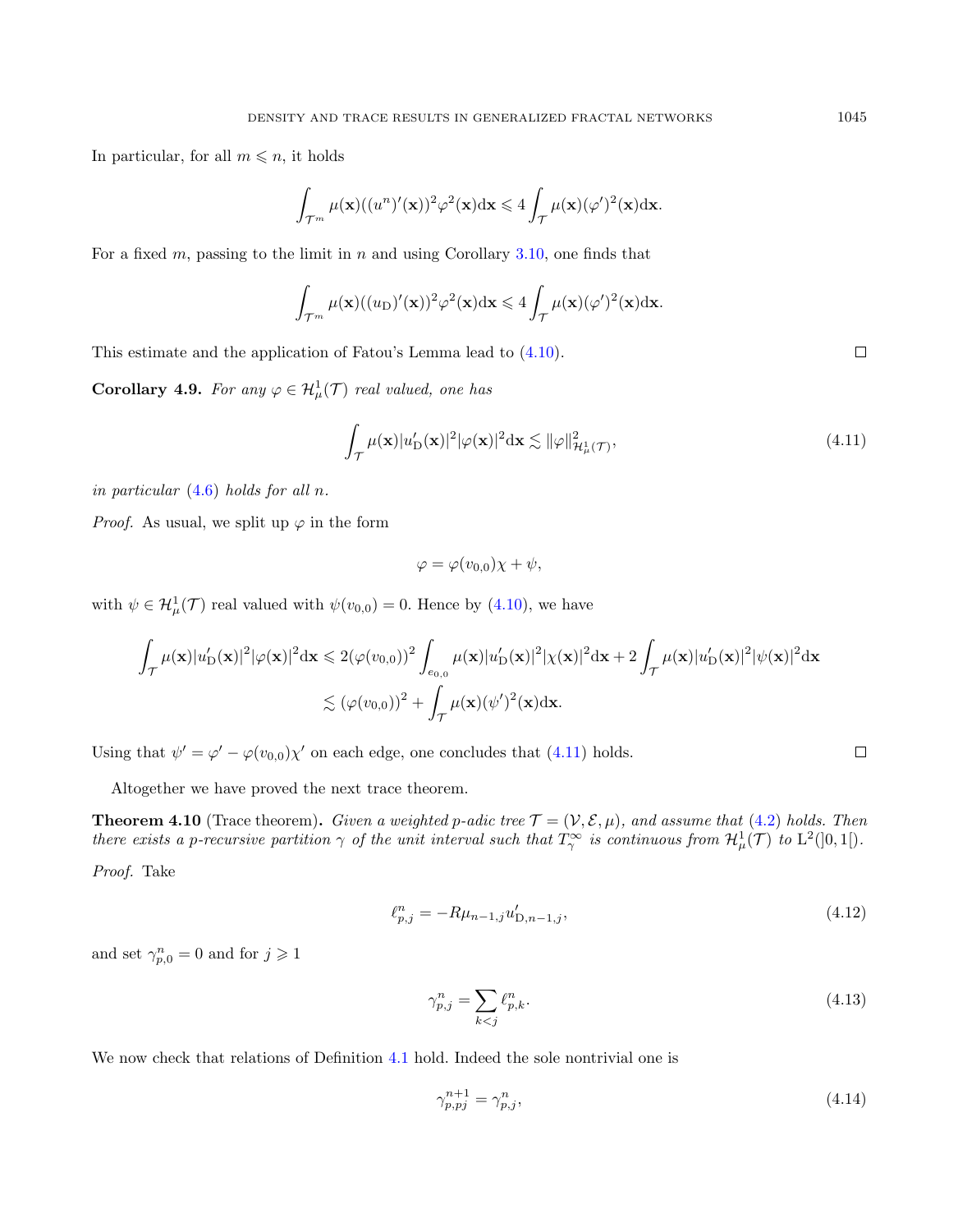for any  $n \geq 1$  and for any  $0 \leq j \leq p^{n-1}$ . But it actually follows from Kirchoff law satisfied by  $u_D$  that

$$
\mu_{\ell,j} u'_{D,\ell,j} = \sum_{k=0}^{p-1} \mu_{\ell+1,pj+k} u'_{D,\ell+1,pj+k}.
$$

Using this identity we find that

$$
\gamma_{p,j}^n = -R \sum_{k'=0}^{j-1} \mu_{n-1,k'} u'_{D,n-1,k'}
$$
  
= 
$$
-R \sum_{k'=0}^{j-1} \sum_{k_1=0}^{p-1} \mu_{n,pk'+k_1} u'_{D,n,pk'+k_1}.
$$

By the change of unknown  $k = pk' + k_1$ , we find that

$$
\gamma_{p,j}^n = -R \sum_{k=0}^{pj-1} \mu_{n,k} u'_{D,n,k} = \gamma_{p,pj}^{n+1},
$$

which is nothing else than  $(4.14)$ .

With the choice  $(4.12)$ , the estimate  $(4.7)$  becomes

$$
\sum_{j=0}^{p^{n-1}-1} \ell_{p,j}^n |u(v_{n,j})|^2 \lesssim ||u||_{\mathcal{H}^1_\mu(\mathcal{T})}^2,
$$

or equivalently

$$
||T_{\gamma}^n u||_{L^2([0,1])} \lesssim ||u||_{\mathcal{H}^1_{\mu}(\mathcal{T})}.
$$

Hence up to a subsequence, it admits a (weak) limit  $T_{\gamma}^{\infty}u$  such that

$$
||T^{\infty}_{\gamma}u||_{L^{2}(]0,1[)} \lesssim ||u||_{\mathcal{H}^{1}_{\mu}(\mathcal{T})}.
$$

Since our trace operator brings close to each other points which are far away from each other in the tree, the continuity of the trace of a function  $u \in H^1_\mu(\mathcal{T})$  is not guaranteed, even if u is smooth on all the edges. Let us illustrate this fact by the following example.

**Proposition 4.11.** Under the assumptions of Theorem [4.10,](#page-22-3) and assume that  $p = 2$ . Then, by eventually changing the indices  $(\ell, j)$  into  $(\ell, 2^{\ell} - 1 - j)$ , the quantity  $\gamma_{2,1}^2$  (see [\(4.13\)](#page-22-4)) is positive and there exists a function  $u \in H^1_\mu(\mathcal{T})$  such that

$$
T_{\gamma}^{\infty}u=1\!\!1_{]\gamma_{2,1}^2,1[}.
$$

*Proof.* First we notice that by  $(4.13)$  and  $(4.12)$ , one has

$$
\gamma_{2,1}^2 = -R\mu_{1,0}u'_{D,1,0}.
$$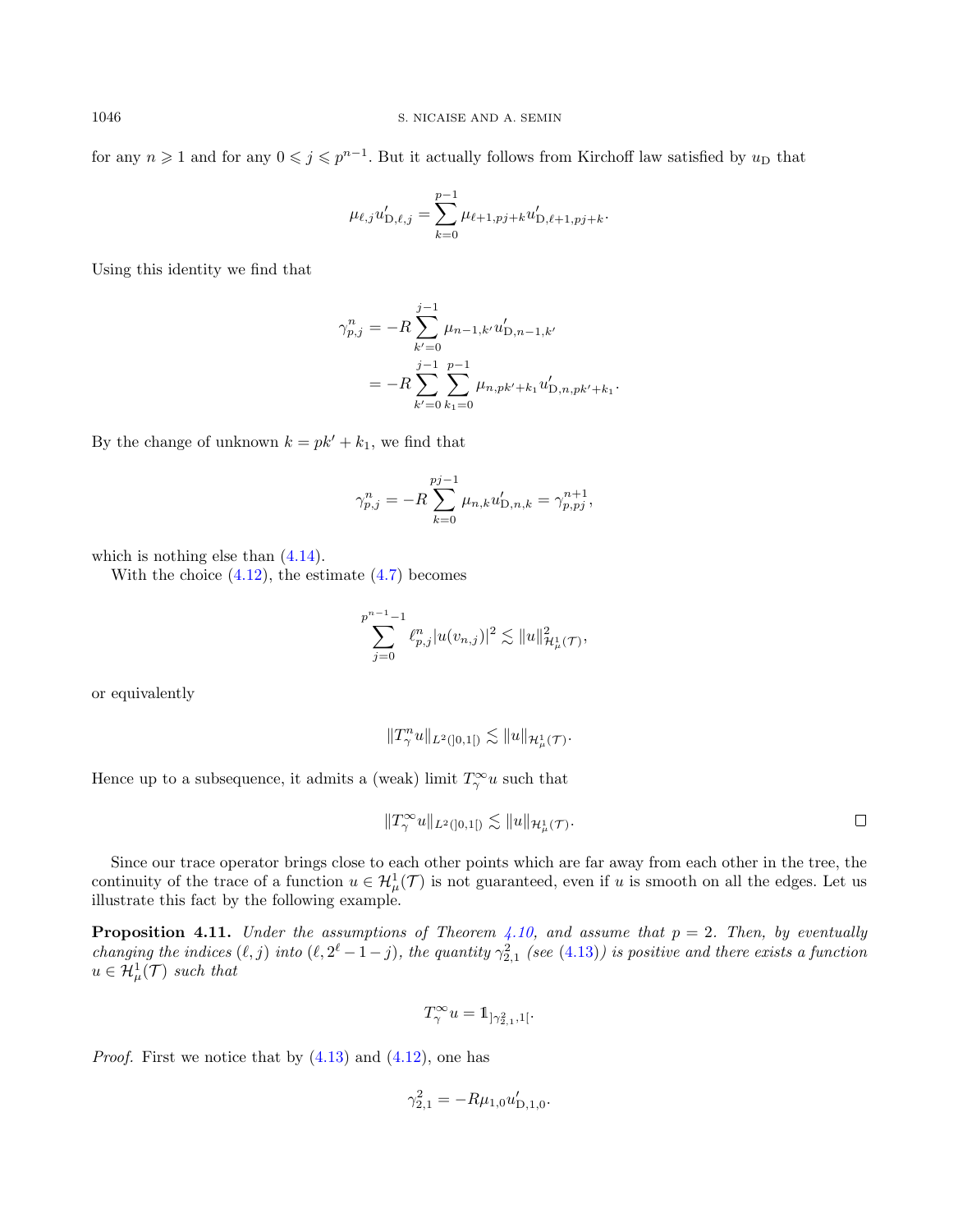As we have already seen that

$$
-R(\mu_{1,0}u'_{D,1,0} + \mu_{1,1}u'_{D,1,1}) = 1,
$$

and as  $u'_{D,1,j} \leq 0$ , we deduce that either  $u'_{D,1,0} < 0$  or  $u'_{D,1,1} < 0$ . In the first case, we keep the tree as it is, otherwise we will continue with the tree that consists in exchanging the indices  $(\ell, j)$  into  $(\ell, 2^{\ell} - 1 - j)$  (which has the same global resistivity).

Now we define the function  $u$  on  $\mathcal T$  as follows:

- 1. on the subtree  $\mathcal{T}_{e_{1,1}}$  and on  $e_{0,0}$ ,  $u=1$ ,
- 2. on the subtree  $\mathcal{T}_{e_{1,0}}$ , u is equal to the solution of the Dirichlet problem on  $\mathcal{T}_{e_{1,0}}$ .

As on  $\mathcal{T}_{e_{1,0}}$ , u is the limit of compactly supported functions  $u_n$  in  $\mathcal{T}_{e_{1,0}}^{n-1}$ ,  $n \geq 1$  with  $u_n(v_{1,0}) = 1$ , we deduce by the definition of our operator  $T_{\gamma}^{m}$  that

$$
T_{\gamma}^{m}(u_{n})=\mathbb{1}_{\left[\gamma_{2,1}^{2},1\right[},\forall m\geqslant n,
$$

recalling that  $\gamma_{2,2^{n-2}}^n = \gamma_{2,1}^2$ , for all  $n \ge 2$ . Hence passing to the limit in  $m \to \infty$ , we deduce that

$$
T_{\gamma}^{\infty}(u_n) = 1_{\left[\gamma_{2,1}^2, 1\right[}, \forall n \geq 1.
$$

The limit in *n* yields the result.

## 5. Perspectives

Beyond the fundamental results obtained here, some open questions remain.

1. The first one concerns the characterization of the space  $\mathcal{H}^1_{\mu,0}(\mathcal{T})$ , namely under the assumption of Theorem [4.10,](#page-22-3) do we have

$$
\mathcal{H}^1_{\mu,0}(\mathcal{T}) = \ker T^\infty_\gamma?
$$

2. The second question concerns the characterisation of the trace space of  $\mathcal{H}^1_\mu(\mathcal{T})$ . More precisely, in the setting of Theorem [4.10,](#page-22-3) we can define the trace space

$$
T = \{T_{\gamma}^{\infty}u : u \in \mathcal{H}^1_{\mu}(\mathcal{T})\},\
$$

that we equipped with the induced norm

$$
||f||_T := \inf_{u \in \mathcal{H}^1_\mu(\mathcal{T}): T^\infty_\gamma} ||u||_{\mathcal{H}^1_\mu(\mathcal{T})}.
$$

Hence the question is the characterization of this induced norm? In particular is it equivalent to the (Sobolev/Besov) norm of  $H^s([0,1])$ , for some  $s \in ]0, \frac{1}{2}[^{?}$  In the discrete setting, we refer to [\[19\]](#page-25-5).

3. Once points 1 and 2 are fixed, we can define the Dirichlet to Neumann maps  $\Lambda_{DtN,\ell}$ ,  $\ell \in \mathbb{N}$  as follows. Given  $f \in T$ , we look for a harmonic function  $u \in \mathcal{H}^1_\mu(\mathcal{T})$  such that

$$
T_{\gamma}^{\infty}u = f \text{ and } u(v_{0,0}) = 1.
$$

Such a solution exists and is unique. Indeed we first fix a lifting w of v, namely one  $w \in H^1_\mu(\mathcal{T})$  such that

$$
T_{\gamma}^{\infty}w = f \text{ and } w(v_{0,0}) = 1.
$$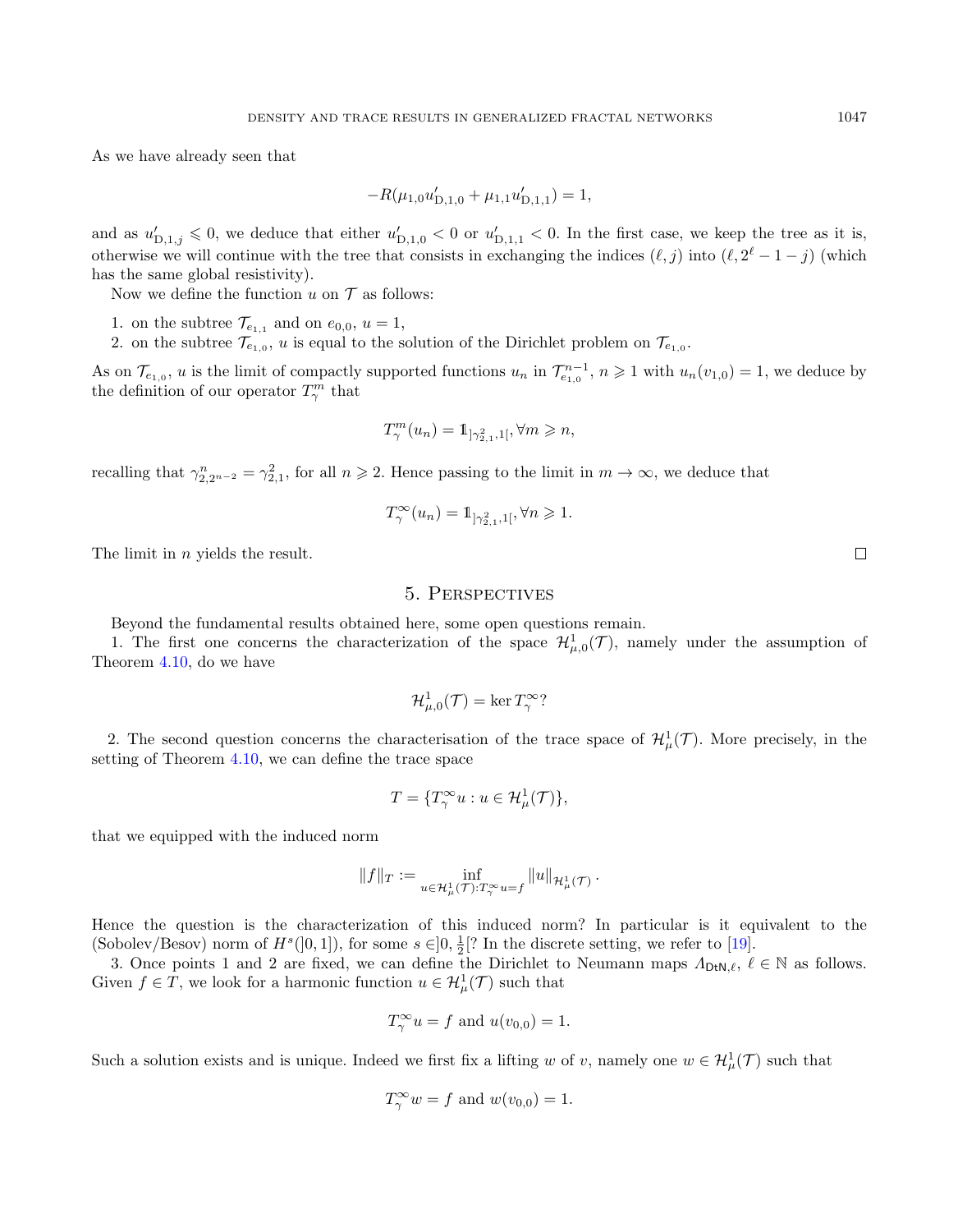Then by point 1,  $d := u - w$  belongs to  $\mathcal{H}_{\mu,0}^1(\mathcal{T})$  and satisfies  $d(v_{0,0}) = 0$ . To guarantee the harmonicity of u, we then impose that  $d$  satisfies

$$
\int_{\mathcal{T}} \mu(\mathbf{x}) d'(\mathbf{x}) \overline{\varphi'(\mathbf{x})} d\mathbf{x} = -\int_{\mathcal{T}} \mu(\mathbf{x}) w'(\mathbf{x}) \overline{\varphi'(\mathbf{x})} d\mathbf{x}, \quad \forall \varphi \in \mathcal{H}_{\mu,0}^1(\mathcal{T}), \ \varphi(v_{0,0}) = 0.
$$

Since this problem has a unique solution d, the existence and uniqueness of  $u$  is then guaranteed.

We finally define

$$
\varLambda_{\mathrm{DtN},0}:f\mapsto u'(v_{0,0}),
$$

which is a linear and continuous operator from T into R, while for  $\ell \geqslant 1$ , we set

$$
\varLambda_{\mathrm{DtN},\ell}:f\mapsto (u'(v_{\ell,j}))_{j=0}^{p^{\ell-1}-1},
$$

which is a linear and continuous operator from T into  $\mathbb{R}^{p^{\ell-1}}$ . In practical applications, such mappings can be used to reconstruct f from the measurement of  $\Lambda_{\text{DtN},\ell}$ , for different values of  $\ell$ .

#### **REFERENCES**

- <span id="page-25-11"></span>[1] Y. Achdou and N. Tchou, Trace results on domains with self-similar fractal boundaries. J. Math. Pures Appl. 89 (2008) 596–623.
- [2] Y. Achdou and N. Tchou, Trace theorems for a class of ramified domains with self-similar fractal boundaries. SIAM J. Math. Anal. 42 (2010) 1449–1482.
- [3] Y. Achdou and T. Deheuvels, A transmission problem across a fractal self-similar interface. Multiscale Model. Simul. 14 (2016) 708–736.
- <span id="page-25-12"></span>[4] Y. Achdou, C. Sabot and N. Tchou, Diffusion and propagation problems in some ramified domains with a fractal boundary. ESAIM: M2AN 40 (2006) 623–652.
- <span id="page-25-14"></span>[5] Y. Achdou, F. Camilli, A. Cutri and N. Tchou, Hamilton–jacobi equations constrained on networks. Nonlinear Differ. Equ. Appl. NoDEA 20 (2013) 413–445.
- <span id="page-25-15"></span>[6] C. Ann´e and N. Torki-Hamza. The Gauss-Bonnet operator of an infinite graph. Anal. Math. Phys. 5 (2015) 137–159.
- <span id="page-25-0"></span>[7] G. Bastin and J.-M. Coron, Stability and Boundary Stabilization of 1 − D Hyperbolic Systems. PNLDE Subseries in Control. Birkhäuser, Basel (2016).
- <span id="page-25-4"></span>[8] F. Bernicot, B. Maury and D. Salort, A 2-adic approach of the human respiratory tree. Netw. Heterog. Media 5 (2010) 405–422.
- <span id="page-25-1"></span>[9] A. Bressan, S. Čanić, M. Garavello, M. Herty and B. Piccoli, Flows on networks: recent results and perspectives. EMS Surv. Math. Sci. 1 (2014) 47–111.
- <span id="page-25-13"></span>[10] R. Capitanelli and M.A. Vivaldi, Uniform weighted estimates on pre-fractal domains. *Discret. Contin. Dyn. Syst. Ser. B* 19 (2014) 1969–1985.
- <span id="page-25-6"></span>[11] J. Carmesin, A characterization of the locally finite networks admitting non-constant harmonic functions of finite energy. Potential Anal. 37 (2012) 229–245.
- <span id="page-25-2"></span>[12] C. D'Apice, S. Göttlich, M. Herty and B. Piccoli, Modeling, Simulation, and Optimization of Supply Chains. A continuous approach. Society for Industrial and Applied Mathematics (SIAM), Philadelphia, PA (2010).
- <span id="page-25-7"></span>[13] H. Flanders, Infinite networks. I: resistive networks. IEEE Trans. Circuit Theory CT-18 (1971) 26–331.
- <span id="page-25-3"></span>[14] M. Garavello and B. Piccoli, Conservation laws models, in Traffic flow on networks. Vol. 1 of AIMS Series on Applied Mathematics. American Institute of Mathematical Sciences (AIMS), Springfield, MO (2006).
- <span id="page-25-8"></span>[15] A. Georgakopoulos, Uniqueness of electrical currents in a network of finite total resistance. J. Lond. Math. Soc. 82 (2010) 256–272.
- <span id="page-25-17"></span>[16] P. Joly and A. Semin, Mathematical and numerical modeling of wave propagation in fractal trees. C.R. Math. 349 (2011) 1047–1051.
- <span id="page-25-16"></span>[17] P. Joly and A. Semin, Wave propagation in fractal trees. mathematical and numerical issues. Netw. Heterog. Media (Submitted).
- <span id="page-25-9"></span>[18] R. Lyons and Y. Peres, Probability on Trees and Networks. Vol. 42 of Cambridge Series in Statistical and Probabilistic Mathematics. Cambridge University Press, New York (2016).
- <span id="page-25-5"></span>[19] B. Maury, D. Salort and C. Vannier, Trace theorems for trees, application to the human lungs. Netw. Hetereg. Media 4 (2009) 469–500.
- <span id="page-25-10"></span>[20] Paolo M. Soardi, Potential theory on infinite networks. Vol. 1590 of Lecture Notes in Mathematics. Springer-Verlag, Berlin (1994).
- [21] P.M. Soardi and W. Woess, Uniqueness of currents in infinite resistive networks. Discret. Appl. Math. 31 (1991)37–49.